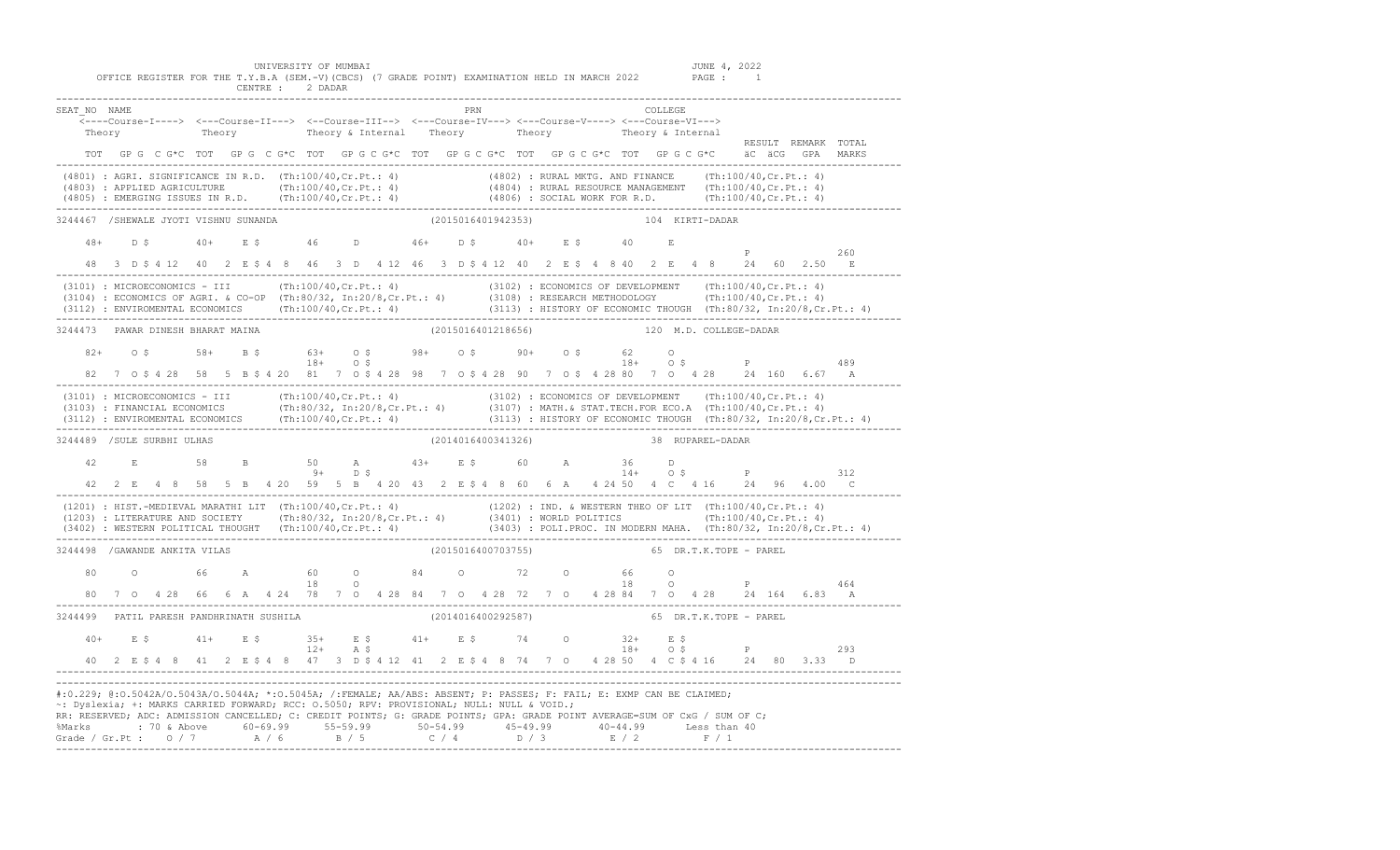UNIVERSITY OF MUMBAI JUNE 4, 2022<br>Y.B.A (SEM.-V)(CBCS) (7 GRADE POINT) EXAMINATION HELD IN MARCH 2022 PAGE : 2 OFFICE REGISTER FOR THE T.Y.B.A (SEM.-V)(CBCS) (7 GRADE POINT) EXAMINATION HELD IN MARCH 2022

|                                                                                                                                                                                                                                                                                                                                                                                                     |      |  |                         |        |   | CENTRE : |          | 3 ANDHERI    |           |                                                                                                             |  |     |  |  |             |    |          |                          |                                                                                      |        |                                                                                                                                                   |                |
|-----------------------------------------------------------------------------------------------------------------------------------------------------------------------------------------------------------------------------------------------------------------------------------------------------------------------------------------------------------------------------------------------------|------|--|-------------------------|--------|---|----------|----------|--------------|-----------|-------------------------------------------------------------------------------------------------------------|--|-----|--|--|-------------|----|----------|--------------------------|--------------------------------------------------------------------------------------|--------|---------------------------------------------------------------------------------------------------------------------------------------------------|----------------|
| SEAT NO NAME                                                                                                                                                                                                                                                                                                                                                                                        |      |  |                         |        |   |          |          |              |           | <----Course-I----> <---Course-II---> <--Course-III--> <---Course-IV---> <---Course-V----> <---Course-VI---> |  | PRN |  |  |             |    | COLLEGE. |                          |                                                                                      |        |                                                                                                                                                   |                |
| Theory<br><b>TOT</b>                                                                                                                                                                                                                                                                                                                                                                                |      |  |                         | Theory |   |          |          |              |           | Theory & Internal Theory<br>GPG CG*C TOT GPG CG*C TOT GPG CG*C TOT GPG CG*C TOT GPG CG*C TOT GPG CG*C       |  |     |  |  |             |    |          | Theory Theory & Internal |                                                                                      | äC äCG | RESULT REMARK<br>GPA                                                                                                                              | TOTAL<br>MARKS |
| (3601) : PSYCH TEST & STATISTICS-I<br>(3603) : INDUS, & ORG, PSYCHOLOGY<br>(3702) : GEOGRAPHY OF MAHARASHTRA (Th:100/40, Cr. Pt.: 4) (3704) : TOOLS &TECH. IN GEOG. SP.A (Th:100/40, Cr. Pt.: 4)                                                                                                                                                                                                    |      |  |                         |        |   |          |          |              |           | (Th:100/40, Cr.Pt.: 4)                                                                                      |  |     |  |  |             |    |          |                          |                                                                                      |        | (3602) : ABNORMAL PSYCHOLOGY (Th:100/40, Cr. Pt.: 4)<br>(Th:80/32, In:20/8, Cr. Pt.: 4) (3701) : GEOGRAPHY OF SETTLEMENTS (Th:100/40, Cr. Pt.: 4) |                |
| 3244505                                                                                                                                                                                                                                                                                                                                                                                             |      |  |                         |        |   |          |          |              |           |                                                                                                             |  |     |  |  |             |    |          |                          | (XHAN AYESHA KHATOON ABDUL SAEED KHUSHBUNNISHA (2014016401277263) (2014016401277263) |        |                                                                                                                                                   |                |
| $56+$                                                                                                                                                                                                                                                                                                                                                                                               | B \$ |  | 68                      |        | A |          |          | $17+$        | $\circ$ s | $46+$ B \$ 80 0                                                                                             |  |     |  |  | $70+$ 0\$   | 40 |          |                          |                                                                                      |        |                                                                                                                                                   | 377            |
| 56                                                                                                                                                                                                                                                                                                                                                                                                  |      |  | 5 B \$ 4 20 68 6 A 4 24 |        |   |          |          |              |           | 63   6   A   \$   4   24   80   7   0   4   28   70   7   0   \$  4   28   40   2   E   4   8               |  |     |  |  |             |    |          |                          |                                                                                      | 24 132 | 5.50                                                                                                                                              | $\overline{B}$ |
| #:0.229; @:0.5042A/0.5043A/0.5044A; *:0.5045A; /:FEMALE; AA/ABS: ABSENT; P: PASSES; F: FAIL; E: EXMP CAN BE CLAIMED;<br>~: Dyslexia; +: MARKS CARRIED FORWARD; RCC: 0.5050; RPV: PROVISIONAL; NULL: NULL & VOID.;<br>RR: RESERVED; ADC: ADMISSION CANCELLED; C: CREDIT POINTS; G: GRADE POINTS; GPA: GRADE POINT AVERAGE=SUM OF CxG / SUM OF C;<br>%Marks<br>Grade / Gr.Pt: $0/7$ $A/6$ $B/5$ $C/4$ |      |  | : 70 & Above            |        |   |          | 60-69.99 | $55 - 59.99$ |           |                                                                                                             |  |     |  |  | $D / 3$ E/2 |    |          |                          | 50-54.99  45-49.99  40-44.99  Less than 40<br>F / 1                                  |        |                                                                                                                                                   |                |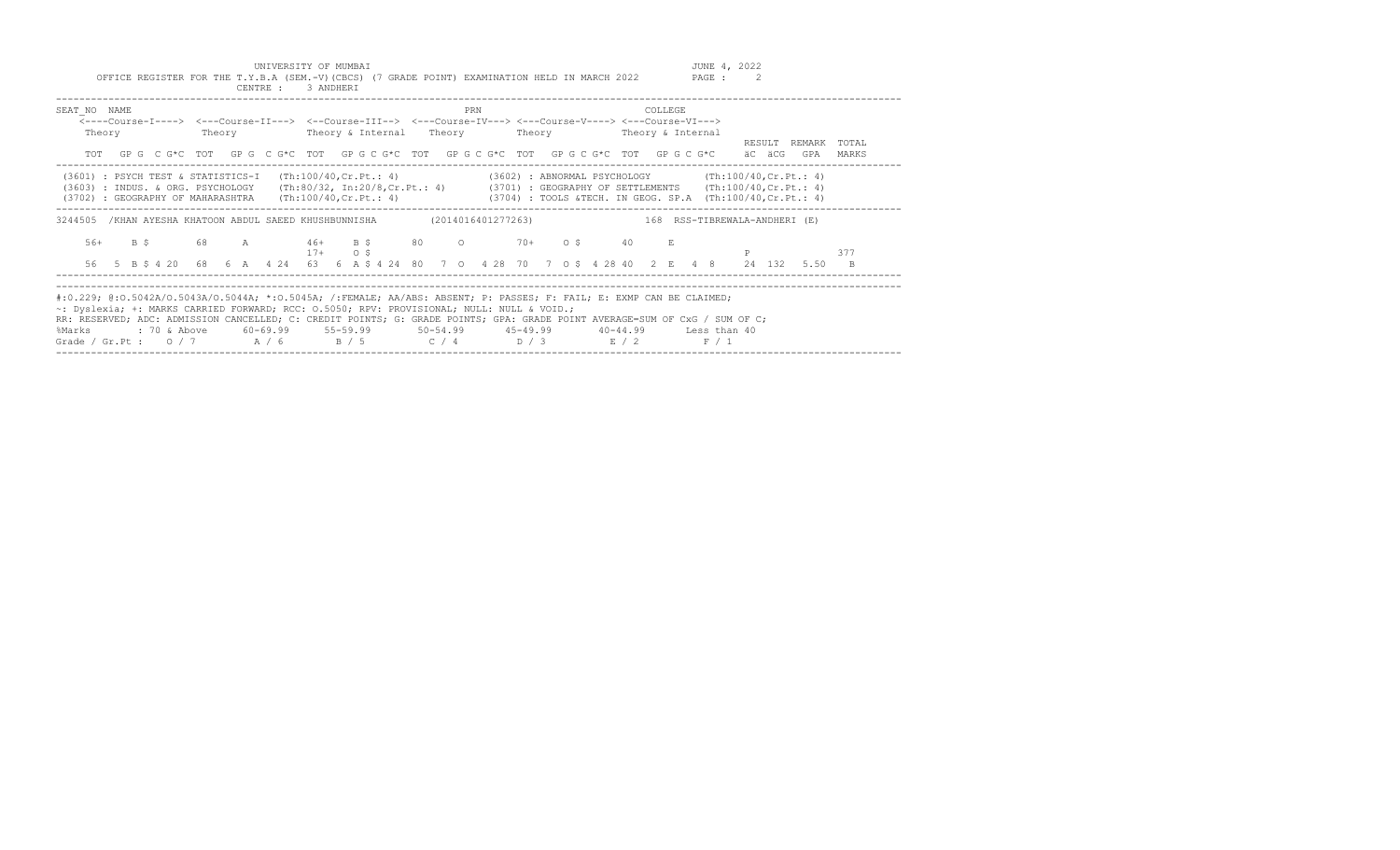UNIVERSITY OF MUMBAI<br>Y.B.A (SEM.-V)(CBCS) (7 GRADE POINT) EXAMINATION HELD IN MARCH 2022 PAGE : 3 OFFICE REGISTER FOR THE T.Y.B.A (SEM.-V)(CBCS) (7 GRADE POINT) EXAMINATION HELD IN MARCH 2022

|                                                                                                                                                                                                                                                                                                                                                                                                                                                                                              |  |  |                               |  |  | CENTRE : 5 THANE                                                                                                                                                                                                                                                             |            |  |  |  |     |  |  |  |  |                |         |  |  |  |                  |                     |  |
|----------------------------------------------------------------------------------------------------------------------------------------------------------------------------------------------------------------------------------------------------------------------------------------------------------------------------------------------------------------------------------------------------------------------------------------------------------------------------------------------|--|--|-------------------------------|--|--|------------------------------------------------------------------------------------------------------------------------------------------------------------------------------------------------------------------------------------------------------------------------------|------------|--|--|--|-----|--|--|--|--|----------------|---------|--|--|--|------------------|---------------------|--|
| SEAT NO NAME<br>Theory                                                                                                                                                                                                                                                                                                                                                                                                                                                                       |  |  |                               |  |  | <---Course-I----> <---Course-II---> <--Course-III--> <---Course-IV---> <---Course-V----> <---Course-VI---><br>Theory Theory & Internal Theory Theory Theory Theory & Internal<br>TOT GPG CG*C TOT GPG CG*C TOT GPG CG*C TOT GPG CG*C TOT GPG CG*C TOT GPG CG*C äCGGGPA MARKS |            |  |  |  | PRN |  |  |  |  | <b>COLLEGE</b> |         |  |  |  |                  | RESULT REMARK TOTAL |  |
| (3101) : MICROECONOMICS - III (Th:100/40, Cr. Pt.: 4) (3102) : ECONOMICS OF DEVELOPMENT (Th:100/40, Cr. Pt.: 4)<br>(3105) : INDUSTRIAL AND LABOUR ECO. (Th:80/32, In:20/8,Cr.Pt.: 4) (3108) : RESEARCH METHODOLOGY (Th:100/40,Cr.Pt.: 4)<br>(3112) : ENVIROMENTAL ECONOMICS (Th:100/40, Cr. Pt.: 4) (3113) : HISTORY OF ECONOMIC THOUGH (Th:80/32, In:20/8, Cr. Pt.: 4)                                                                                                                      |  |  |                               |  |  |                                                                                                                                                                                                                                                                              |            |  |  |  |     |  |  |  |  |                |         |  |  |  |                  |                     |  |
| 3244566 /SHAH SHEETAL RAVINDAR USHA<br>40 E 75+ 0 \$                                                                                                                                                                                                                                                                                                                                                                                                                                         |  |  |                               |  |  | $32+$ $E$ \$ $41+$ $E$ \$ $40+$ $E$ \$ $53+$ $A$ \$<br>$15+$ 0 S                                                                                                                                                                                                             |            |  |  |  |     |  |  |  |  |                |         |  |  |  | $14+$ 0 \$ P 310 |                     |  |
| (3301) : THEORETICAL SOCIOLOGY (Th:100/40, Cr. Pt.: 4) (3302) : SOCIOLOGY OF WORK (Th:100/40, Cr. Pt.: 4)<br>(3305) : SOCIOLOGY OF GENDER (Th:80/32, In:20/8, Cr.Pt.: 4) (3306) : SOCIOLOGY OF H.R.D. (Th:100/40, Cr.Pt.: 4)                                                                                                                                                                                                                                                                 |  |  |                               |  |  | 40 2 E 4 8 75 7 0 \$ 4 28 47 3 D \$ 4 12 41 2 E \$ 4 8 40 2 E \$ 4 8 67 6 A \$ 4 24 24 88 3.67 D                                                                                                                                                                             |            |  |  |  |     |  |  |  |  |                |         |  |  |  |                  |                     |  |
| (3309) : STATE, CIVIL SOC. & SOCIAL M (Th:100/40, Cr. Pt.: 4) (3310) : QUANTITATIVE SOCIAL RESEA. (Th:80/32, In:20/8, Cr. Pt.: 4)<br>3244592                                                                                                                                                                                                                                                                                                                                                 |  |  | WANKHEDE GAJANAN FAKIRA LEELA |  |  |                                                                                                                                                                                                                                                                              |            |  |  |  |     |  |  |  |  |                |         |  |  |  |                  |                     |  |
| 46 D 40+ E \$                                                                                                                                                                                                                                                                                                                                                                                                                                                                                |  |  |                               |  |  | $33+$ E \$ 68 A 98 O 80<br>46 3 D  4 12  40  2  E  5  4  8  47  3  D  5  4  12  68  6  A  4  24  98  7  0  4  28  96  7  0  4  28  24  112  4.67  C                                                                                                                          | $14+$ 0 \$ |  |  |  |     |  |  |  |  |                | $\circ$ |  |  |  | $16+$ 0 \$ P 395 |                     |  |
| #:0.229; @:0.5042A/0.5043A/0.5044A; *:0.5045A; /:FEMALE; AA/ABS: ABSENT; P: PASSES; F: FAIL; E: EXMP CAN BE CLAIMED;<br>~: Dyslexia; +: MARKS CARRIED FORWARD; RCC: 0.5050; RPV: PROVISIONAL; NULL: NULL & VOID.;<br>RR: RESERVED; ADC: ADMISSION CANCELLED; C: CREDIT POINTS; G: GRADE POINTS; GPA: GRADE POINT AVERAGE=SUM OF CxG / SUM OF C;<br>%Marks : 70 & Above 60-69.99 55-59.99 50-54.99 45-49.99 40-44.99 Less than 40<br>Grade / Gr.Pt: $0/7$ $A/6$ $B/5$ $C/4$ $D/3$ $E/2$ $F/1$ |  |  |                               |  |  |                                                                                                                                                                                                                                                                              |            |  |  |  |     |  |  |  |  |                |         |  |  |  |                  |                     |  |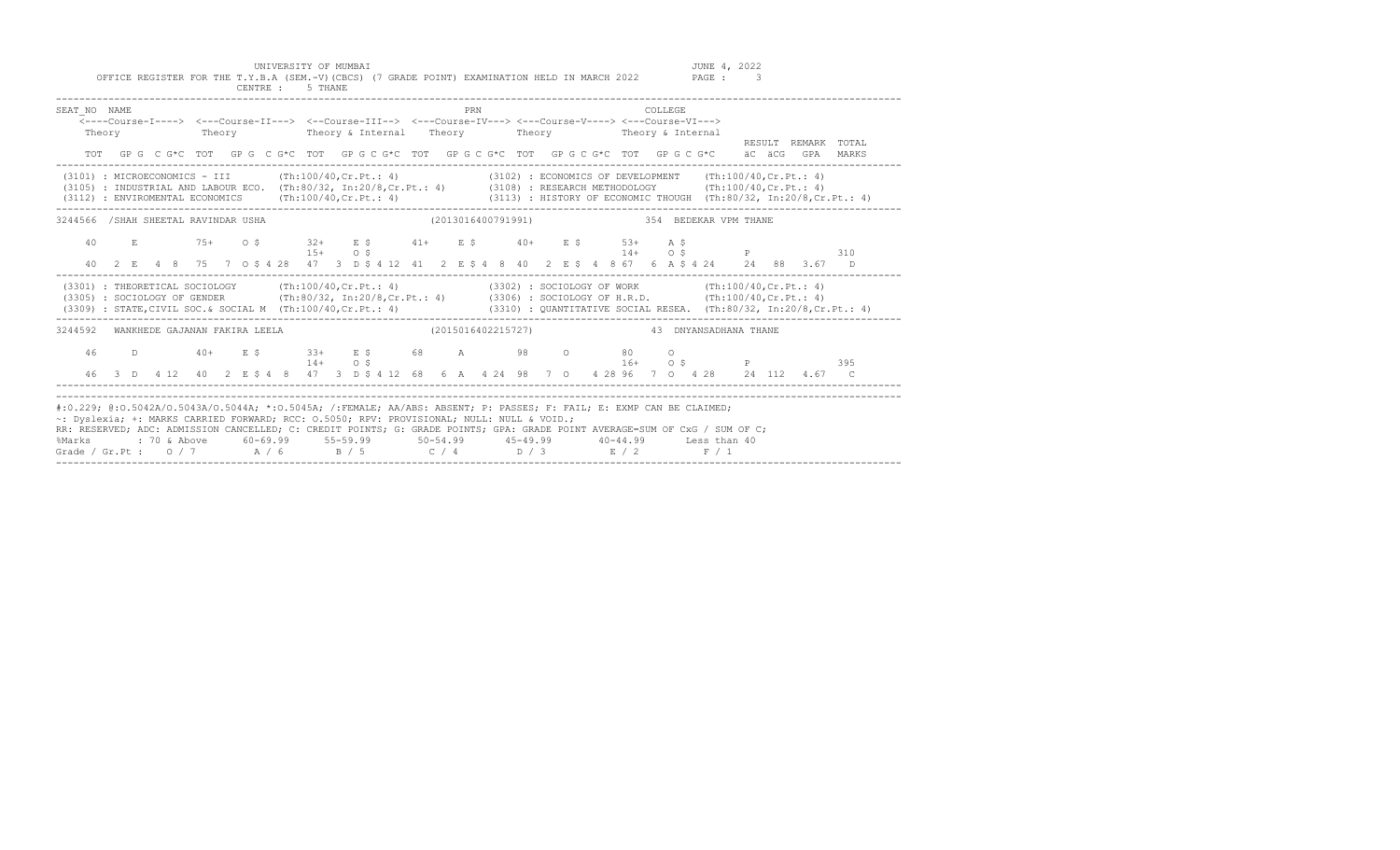UNIVERSITY OF MUMBAI<br>Y.B.A (SEM.-V)(CBCS) (7 GRADE POINT) EXAMINATION HELD IN MARCH 2022 PAGE : 4 OFFICE REGISTER FOR THE T.Y.B.A (SEM.-V)(CBCS) (7 GRADE POINT) EXAMINATION HELD IN MARCH 2022

|                                                                                                                | CENTRE :                           | 25 DOMBIVLI                    |                                                                                                                                                                                                                                                                                                                                                                                                                                    |                                       |                                  |
|----------------------------------------------------------------------------------------------------------------|------------------------------------|--------------------------------|------------------------------------------------------------------------------------------------------------------------------------------------------------------------------------------------------------------------------------------------------------------------------------------------------------------------------------------------------------------------------------------------------------------------------------|---------------------------------------|----------------------------------|
| SEAT NO NAME<br>Theory                                                                                         | Theory                             |                                | PRN<br><----Course-I----> <---Course-II---> <--Course-III--> <---Course-IV---> <---Course-V----> <---Course-VI---><br>Theory & Internal Theory Theory Theory & Internal                                                                                                                                                                                                                                                            | <b>COLLEGE</b>                        | TOTAL<br>RESULT<br>REMARK        |
| TOT                                                                                                            |                                    |                                | GP G C G*C TOT GP G C G*C TOT GP G C G*C TOT GP G C G*C TOT GP G C G*C TOT GP G C G*C                                                                                                                                                                                                                                                                                                                                              |                                       | äC äCG<br>GPA<br>MARKS           |
| (3121) : ADVANCED MICROECONOMICS-3<br>(3125) : INDUSTRIAL & LABOUR ECO-I<br>(3129) : ENVIRONMENTAL ECONOMICS-I |                                    |                                | (Th:100/40, Cr. Pt.: 4) (3122) : ECO. OF GROWTH & DEVELOPMT. (Th:100/40, Cr. Pt.: 4)<br>(Th:80/32, In:20/8, Cr.Pt.: 4) (3126) : RESEARCH METHODOLOGY-I (Th:100/40, Cr.Pt.: 4)<br>(Th:100/40, Cr.Pt.: 4) (3133): HISTORY OF ECO. THOUGHTS-I (Th:80/32, In:20/8, Cr.Pt.: 4)                                                                                                                                                          |                                       |                                  |
| 3244614                                                                                                        | JADHAV VINAYAK VISHWANATH VAIJANTI |                                | (2015016400517126)                                                                                                                                                                                                                                                                                                                                                                                                                 | 498 $S.V.(N) - DOMBIVALI (E)$         |                                  |
| 84<br>$\circ$                                                                                                  | 76+ 0\$                            | $67 + 0$ \$<br>1.5<br>$\Omega$ | $60+$ A S $86+$ O S                                                                                                                                                                                                                                                                                                                                                                                                                | $42+$<br>$C$ $S$<br>14<br>$\Omega$    | 444                              |
|                                                                                                                | 84 7 0 4 28 76 7 0 \$ 4 28         |                                | 82 7 0 4 28 60 6 A \$ 4 24 86 7 0 \$ 4 28 56 5 B 4 20                                                                                                                                                                                                                                                                                                                                                                              |                                       | 24 156<br>6.50<br>$\overline{A}$ |
| %Marks                                                                                                         | : 70 & Above 60-69.99 55-59.99     |                                | #:0.229; @:0.5042A/O.5043A/O.5044A; *:0.5045A; /:FEMALE; AA/ABS: ABSENT; P: PASSES; F: FAIL; E: EXMP CAN BE CLAIMED;<br>~: Dyslexia; +: MARKS CARRIED FORWARD; RCC: 0.5050; RPV: PROVISIONAL; NULL: NULL & VOID.;<br>RR: RESERVED; ADC: ADMISSION CANCELLED; C: CREDIT POINTS; G: GRADE POINTS; GPA: GRADE POINT AVERAGE=SUM OF CxG / SUM OF C;<br>$50 - 54.99$ $45 - 49.99$<br>Grade / Gr.Pt: $0/7$ $A/6$ $B/5$ $C/4$ $D/3$ $E/2$ | $40 - 44.99$<br>Less than 40<br>F / 1 |                                  |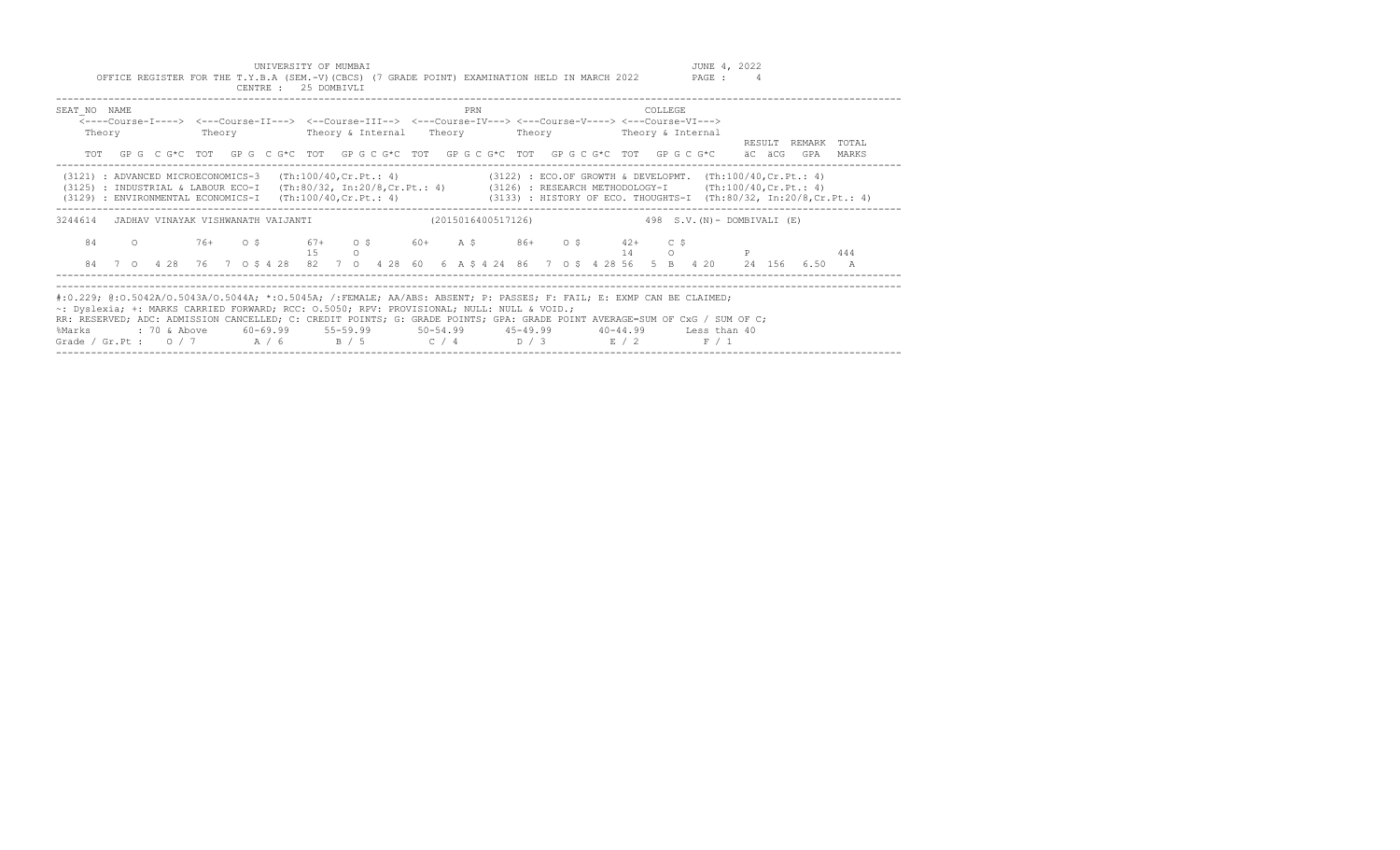UNIVERSITY OF MUMBAI<br>Y.B.A (SEM.-V)(CBCS) (7 GRADE POINT) EXAMINATION HELD IN MARCH 2022 PAGE : 5 OFFICE REGISTER FOR THE T.Y.B.A (SEM.-V)(CBCS) (7 GRADE POINT) EXAMINATION HELD IN MARCH 2022

|                                                                                                                                                                                                                                                                                                                                                                                                                       |        |  |  |  |  | CENTRE : 7 BHIWANDI                                             |  |  |  |     |  |  |  |         |  |                                                                                                             |   |        |                                                                                                                                               |       |
|-----------------------------------------------------------------------------------------------------------------------------------------------------------------------------------------------------------------------------------------------------------------------------------------------------------------------------------------------------------------------------------------------------------------------|--------|--|--|--|--|-----------------------------------------------------------------|--|--|--|-----|--|--|--|---------|--|-------------------------------------------------------------------------------------------------------------|---|--------|-----------------------------------------------------------------------------------------------------------------------------------------------|-------|
| SEAT NO NAME                                                                                                                                                                                                                                                                                                                                                                                                          | Theory |  |  |  |  |                                                                 |  |  |  | PRN |  |  |  | COLLEGE |  | <----Course-I----> <---Course-II---> <--Course-III--> <---Course-IV---> <---Course-V----> <---Course-VI---> |   | RESULT | REMARK                                                                                                                                        | TOTAL |
|                                                                                                                                                                                                                                                                                                                                                                                                                       |        |  |  |  |  |                                                                 |  |  |  |     |  |  |  |         |  | TOT GPG CG*C TOT GPG CG*C TOT GPG CG*C TOT GPG CG*C TOT GPG CG*C TOT GPG CG*C                               |   | äC äCG | GPA                                                                                                                                           | MARKS |
| (1201) : HIST.-MEDIEVAL MARATHI LIT (Th:100/40, Cr. Pt.: 4) (1202) : IND. & WESTERN THEO OF LIT (Th:100/40, Cr. Pt.: 4)<br>(1203) : LITERATURE AND SOCIETY (Th:80/32, In:20/8, Cr.Pt.: 4) (4801) : AGRI. SIGNIFICANCE IN R.D. (Th:100/40, Cr.Pt.: 4)<br>(4802): RURAL MKTG. AND FINANCE (Th:100/40, Cr. Pt.: 4) (4803): APPLIED AGRICULTURE (Th:100/40, Cr. Pt.: 4)                                                   |        |  |  |  |  |                                                                 |  |  |  |     |  |  |  |         |  |                                                                                                             |   |        |                                                                                                                                               |       |
| 3244627 /SAWANT SARIKA BHAGWAN SAVITA (2015016402363756) 22 B.N.N. - BHIWANDI                                                                                                                                                                                                                                                                                                                                         |        |  |  |  |  |                                                                 |  |  |  |     |  |  |  |         |  |                                                                                                             |   |        |                                                                                                                                               |       |
|                                                                                                                                                                                                                                                                                                                                                                                                                       |        |  |  |  |  | 66 A 41+ E \$ 41+ C \$ 62+ A \$ 50+ C \$ 61+ A \$<br>$15+$ 0 \$ |  |  |  |     |  |  |  |         |  |                                                                                                             | P |        |                                                                                                                                               | 336   |
|                                                                                                                                                                                                                                                                                                                                                                                                                       |        |  |  |  |  |                                                                 |  |  |  |     |  |  |  |         |  |                                                                                                             |   |        | 66  6  A  4  24  41  2  E  \$  4  8  56  5  B  \$  4  20  62  6  A  \$  4  24  24  50  4  C  \$  4  16  61  6  A  \$  4  24  24  116  4.83  C |       |
| #:0.229; @:0.5042A/0.5043A/0.5044A; *:0.5045A; /:FEMALE; AA/ABS: ABSENT; P: PASSES; F: FAIL; E: EXMP CAN BE CLAIMED;<br>~: Dyslexia; +: MARKS CARRIED FORWARD; RCC: 0.5050; RPV: PROVISIONAL; NULL: NULL & VOID.;<br>RR: RESERVED; ADC: ADMISSION CANCELLED; C: CREDIT POINTS; G: GRADE POINTS; GPA: GRADE POINT AVERAGE=SUM OF CxG / SUM OF C;<br>%Marks<br>Grade / Gr.Pt: $0/7$ $A/6$ $B/5$ $C/4$ $D/3$ $E/2$ $F/1$ |        |  |  |  |  |                                                                 |  |  |  |     |  |  |  |         |  |                                                                                                             |   |        |                                                                                                                                               |       |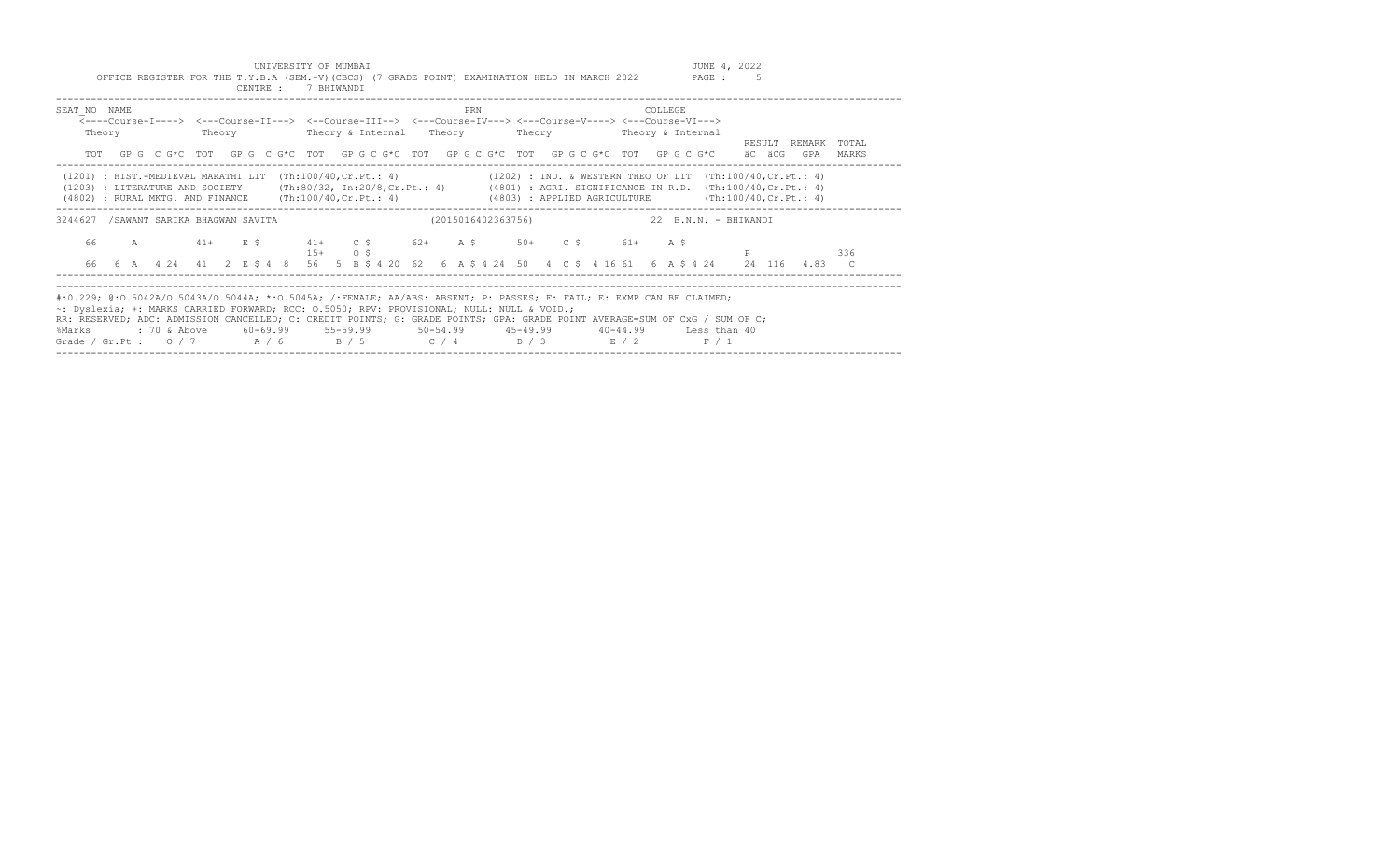UNIVERSITY OF MUMBAI<br>Y.B.A (SEM.-V)(CBCS) (7 GRADE POINT) EXAMINATION HELD IN MARCH 2022 PAGE : 6 OFFICE REGISTER FOR THE T.Y.B.A (SEM.-V)(CBCS) (7 GRADE POINT) EXAMINATION HELD IN MARCH 2022

|                        | CENTRE : 8 KALYAN |            |                                                                                                                                                                                                                                                                                                                                                                                                                                                                                                                                  |         |                     |
|------------------------|-------------------|------------|----------------------------------------------------------------------------------------------------------------------------------------------------------------------------------------------------------------------------------------------------------------------------------------------------------------------------------------------------------------------------------------------------------------------------------------------------------------------------------------------------------------------------------|---------|---------------------|
| SEAT NO NAME<br>Theory |                   |            | PRN<br><----Course-I----> <---Course-II---> <--Course-III--> <---Course-IV---> <---Course-V----> <---Course-VI--->                                                                                                                                                                                                                                                                                                                                                                                                               | COLLEGE | RESULT REMARK TOTAL |
|                        |                   |            | TOT GPGCG*CTOT GPGCG*CTOT GPGCG*CTOT GPGCG*CTOT COGCG*CTOT GPGCG*CTOT GPGCG*C äC äCG                                                                                                                                                                                                                                                                                                                                                                                                                                             |         | GPA MARKS           |
|                        |                   |            | (3201) : HISTORY OF MEIEVAL INDIA (Th:100/40,Cr.Pt.: 4) (3202) : HIST.OF MODERN MAHARASHTRA (Th:100/40,Cr.Pt.: 4)<br>(3203) : INTRO. TO ARCHAEOLOGY (Th:80/32, In:20/8,Cr.Pt.: 4) (3205) : HISTORY OF THE MARATHAS (Th:100/40,Cr.Pt.: 4)<br>(3206) : HIST.OF CONTEMPORARY WORLD (Th:100/40,Cr.Pt.: 4) (3207) : RESE. METHO.& SOUR. OF HIS (Th:80/32, In:20/8,Cr.Pt.: 4)                                                                                                                                                          |         |                     |
|                        |                   |            | 3244632 /SHUKLA NIRMEETI VILAS APURVA (2015016402338074) 614 SONAWANE COLLEGE, KALYAN-A                                                                                                                                                                                                                                                                                                                                                                                                                                          |         |                     |
|                        |                   | $14+$ 0 \$ | $40+$ $E$ \$ 62 A 32+ $E$ \$ 74 O 40+ $E$ \$ 32+ $E$ \$<br>$15+$ 0 \$ P<br>40 2 E \$ 4 8 62 6 A 4 24 46 3 D \$ 4 12 74 7 0 4 28 40 2 E \$ 4 8 47 3 D \$ 4 12 24 92 3.83 D                                                                                                                                                                                                                                                                                                                                                        |         | 309                 |
|                        |                   |            |                                                                                                                                                                                                                                                                                                                                                                                                                                                                                                                                  |         |                     |
| %Marks                 |                   |            | #:0.229; @:0.5042A/O.5043A/O.5044A; *:0.5045A; /:FEMALE; AA/ABS: ABSENT; P: PASSES; F: FAIL; E: EXMP CAN BE CLAIMED;<br>~: Dyslexia; +: MARKS CARRIED FORWARD; RCC: 0.5050; RPV: PROVISIONAL; NULL: NULL & VOID.;<br>RR: RESERVED; ADC: ADMISSION CANCELLED; C: CREDIT POINTS; G: GRADE POINTS; GPA: GRADE POINT AVERAGE=SUM OF CxG / SUM OF C;<br>: 70 & Above        60-69.99        55-59.99        50-54.99        45-49.99        40-44.99        Less than 40<br>Grade / Gr.Pt : $0/7$ $A/6$ $B/5$ $C/4$ $D/3$ $E/2$ $F/1$ |         |                     |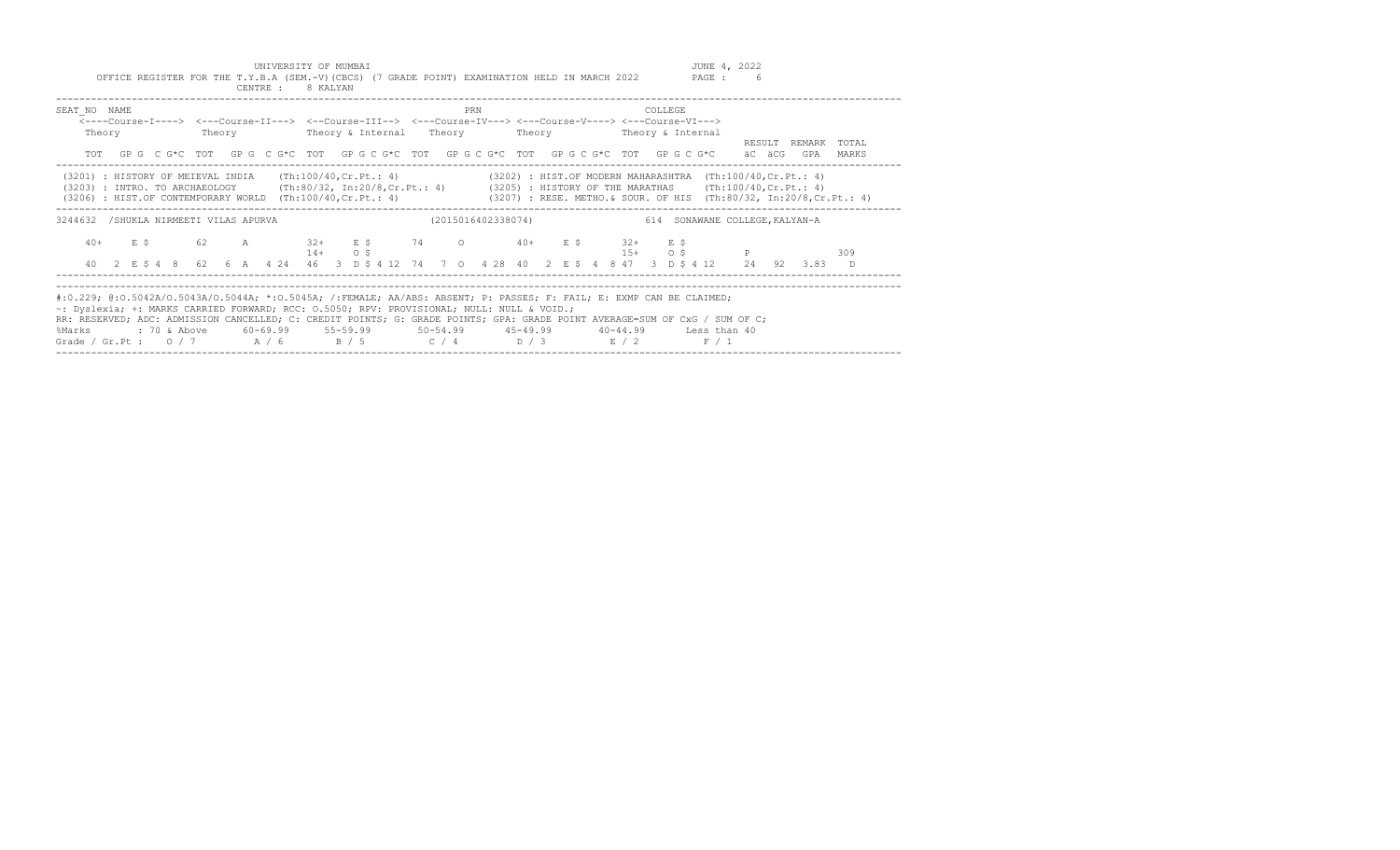UNIVERSITY OF MUMBAI<br>Y.B.A (SEM.-V)(CBCS) (7 GRADE POINT) EXAMINATION HELD IN MARCH 2022 PAGE : 7 OFFICE REGISTER FOR THE T.Y.B.A (SEM.-V)(CBCS) (7 GRADE POINT) EXAMINATION HELD IN MARCH 2022

|                                        | CENTRE : 22 VASAI                                                                         |                                                                                                                                                                                                                                                                                                                 |                                                                                                                                                                                                                                                                                                                                                                                                                                     |  |
|----------------------------------------|-------------------------------------------------------------------------------------------|-----------------------------------------------------------------------------------------------------------------------------------------------------------------------------------------------------------------------------------------------------------------------------------------------------------------|-------------------------------------------------------------------------------------------------------------------------------------------------------------------------------------------------------------------------------------------------------------------------------------------------------------------------------------------------------------------------------------------------------------------------------------|--|
| SEAT NO NAME<br>Theory                 |                                                                                           | <b>PRN</b><br><---Course-I----> <---Course-II---> <--Course-III--> <---Course-IV---> <---Course-V----> <---Course-VI--->                                                                                                                                                                                        | COLLEGE<br>REMARK TOTAL<br>RESULT                                                                                                                                                                                                                                                                                                                                                                                                   |  |
| TOT                                    |                                                                                           | GP G C G*C TOT GP G C G*C TOT GP G C G*C TOT GP G C G*C TOT GP G C G*C TOT GP G C G*C                                                                                                                                                                                                                           | äC äCG<br>GPA<br>MARKS<br>-----------------------------<br>(3121) : ADVANCED MICROECONOMICS-3 (Th:100/40,Cr.Pt.: 4) (3122) : ECO.OF GROWTH & DEVELOPMT. (Th:100/40,Cr.Pt.: 4)<br>(3123) : INDIAN FINANCIAL SYSTEM-I (Th:80/32, In:20/8,Cr.Pt.: 4) (3126) : RESEARCH METHODOLOGY-I (Th:100/40,Cr.Pt.: 4)<br>(3129) : ENVIRONMENTAL ECONOMICS-I (Th:100/40,Cr.Pt.: 4) (3132) : ECONOMY OF MAHARASHTRA-I (Th:80/32, In:20/8,Cr.Pt.: 4) |  |
| 3244657 / JADHAV MANALI MAHENDRA MINAL |                                                                                           | (2015016400954903)                                                                                                                                                                                                                                                                                              | 361 VARTAK (VASAI)                                                                                                                                                                                                                                                                                                                                                                                                                  |  |
| 40                                     | $17+$ 0 \$                                                                                | E 76+ 0 \$ 61+ 0 \$ 48+ D \$ 72+ 0 \$ 59+ 0 \$                                                                                                                                                                                                                                                                  | $18+$ 0 \$ P<br>391<br>40  2  E  4  8  76  7  0  \$  4  28  78  7  0  \$  4  28  48  3  D  \$  4  12  72  7  0  \$  4  28  77  7  0  \$  4  28  24  132  5.50<br>B.                                                                                                                                                                                                                                                                 |  |
| %Marks                                 | ~: Dyslexia; +: MARKS CARRIED FORWARD; RCC: 0.5050; RPV: PROVISIONAL; NULL: NULL & VOID.; | #:0.229; @:0.5042A/O.5043A/O.5044A; *:0.5045A; /:FEMALE; AA/ABS: ABSENT; P: PASSES; F: FAIL; E: EXMP CAN BE CLAIMED;<br>RR: RESERVED; ADC: ADMISSION CANCELLED; C: CREDIT POINTS; G: GRADE POINTS; GPA: GRADE POINT AVERAGE=SUM OF CxG / SUM OF C;<br>Grade / Gr.Pt : $0/7$ $A/6$ $B/5$ $C/4$ $D/3$ $E/2$ $F/1$ |                                                                                                                                                                                                                                                                                                                                                                                                                                     |  |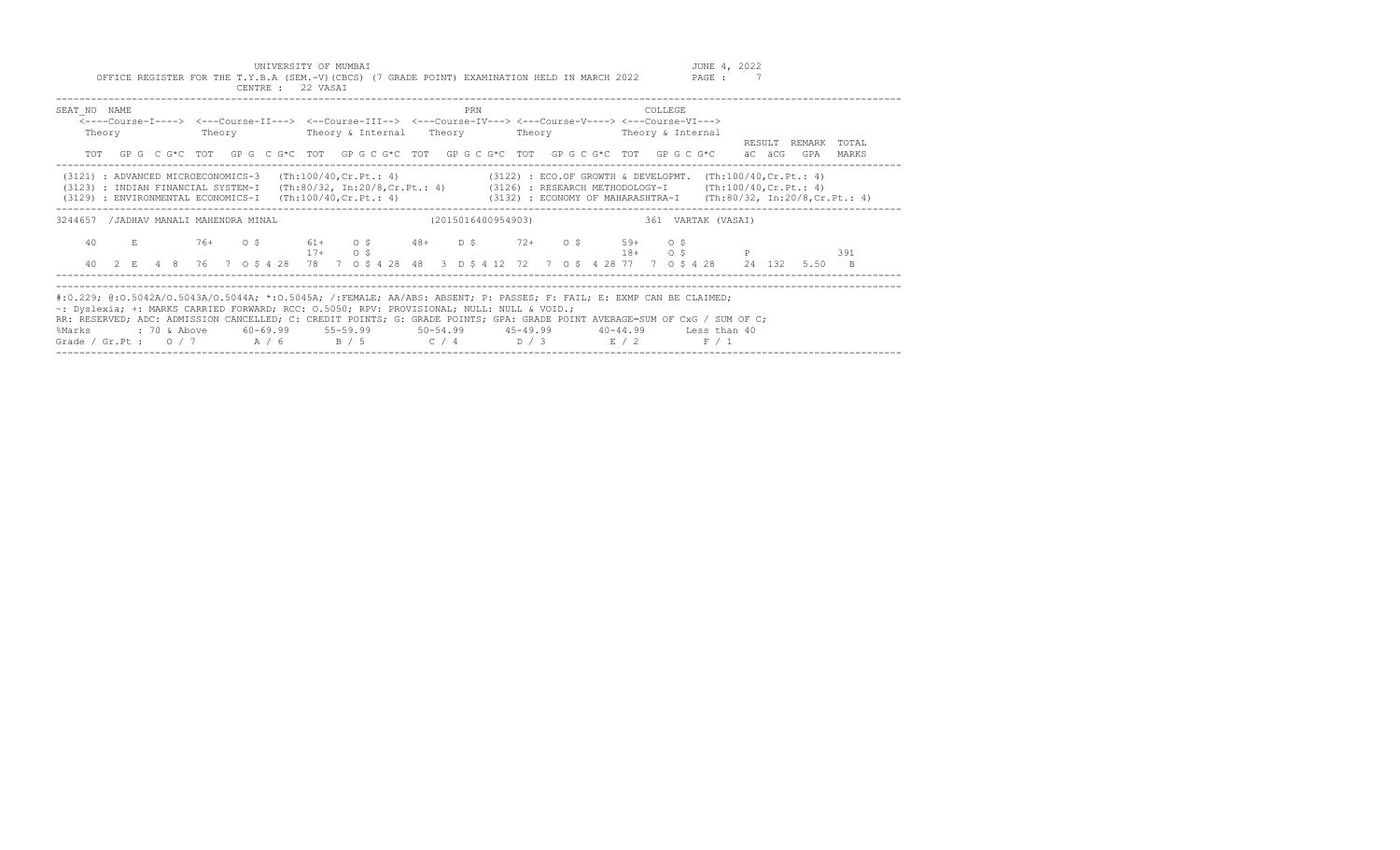UNIVERSITY OF MUMBAI (JUNE 1, 2022 )<br>OFFICE REGISTER FOR THE T.Y.B.A (SEM.-V)(CBCS) (7 GRADE POINT) EXAMINATION HELD IN MARCH 2022 PAGE : CENTRE : 28 PEN

| SEAT NO NAME                                                                                                                                                                                                                                                                                                                                                                                                                                                                                 | Theory | Theory Theory & Internal Theory Theory Theory & Internal                                                                         |  |  |  |  |  | PRN |                                  |  |  | <b>COLLEGE</b> |  |  | RESULT REMARK TOTAL                                           |  |
|----------------------------------------------------------------------------------------------------------------------------------------------------------------------------------------------------------------------------------------------------------------------------------------------------------------------------------------------------------------------------------------------------------------------------------------------------------------------------------------------|--------|----------------------------------------------------------------------------------------------------------------------------------|--|--|--|--|--|-----|----------------------------------|--|--|----------------|--|--|---------------------------------------------------------------|--|
|                                                                                                                                                                                                                                                                                                                                                                                                                                                                                              |        | TOT GP G C G*C TOT GP G C G*C TOT GP G C G*C TOT GP G C G*C TOT GP G C G*C TOT G P G C G *C äC äCG GPA MARKS                     |  |  |  |  |  |     |                                  |  |  |                |  |  |                                                               |  |
| (3401) : WORLD POLITICS (Th:100/40, Cr. Pt.: 4) (3402) : WESTERN POLITICAL THOUGHT (Th:100/40, Cr. Pt.: 4)<br>(3403) : POLI PROC. IN MODERN MAHA. (Th:80/32, In:20/8, Cr.Pt.: 4) (3405) : CONSPECT IN POLITICAL SOC. (Th:100/40, Cr.Pt.: 4)<br>(3407) : INTERNATIONAL ORGANIZATION (Th:100/40,Cr.Pt.: 4) (3409) : RURAL LOCAL SELF GOVERNMT (Th:80/32, In:20/8,Cr.Pt.: 4)                                                                                                                    |        |                                                                                                                                  |  |  |  |  |  |     |                                  |  |  |                |  |  |                                                               |  |
| 3244715 MHATRE BHAVESH NARESH NEETA                                                                                                                                                                                                                                                                                                                                                                                                                                                          |        |                                                                                                                                  |  |  |  |  |  |     | (2015016400457424) 207 SVSS- PEN |  |  |                |  |  |                                                               |  |
| A                                                                                                                                                                                                                                                                                                                                                                                                                                                                                            |        | $94+$ 0 \$<br>$--$ - - ---- 94 7 0 \$ 4 28 93 7 0 4 28 89 7 0 \$ 4 28 89 7 0 \$ 4 28 90 7 0 \$ 4 28 20 0 --                      |  |  |  |  |  |     |                                  |  |  |                |  |  | 74E O 89+ O\$ 89+ O\$ 75+ O\$<br>19+ O\$ 9+ O\$ 15+ O\$ F 455 |  |
| (1301) : HIST. OF HINDI LITERATURE (Th:100/40, Cr. Pt.: 4) (1302) : POST INDEPENDENT HINDI LIT (Th:100/40, Cr. Pt.: 4)<br>(1303) : INFORMATION TECH. IN HINDI (Th:80/32, In:20/8, Cr.Pt.: 4) (1304) : LIT. CRIT/PROSODY & RHET (Th:100/40, Cr.Pt.: 4)                                                                                                                                                                                                                                        |        |                                                                                                                                  |  |  |  |  |  |     |                                  |  |  |                |  |  |                                                               |  |
| 3244718 MULLA IRFAN MOHIDDIN BIBIJAN                                                                                                                                                                                                                                                                                                                                                                                                                                                         |        |                                                                                                                                  |  |  |  |  |  |     |                                  |  |  |                |  |  | (2015016402148395) 709 BHAUSAHEB NENE (ASC)-PEN               |  |
| 80                                                                                                                                                                                                                                                                                                                                                                                                                                                                                           |        | 0 41+ E \$ 36+ D \$ 40+ E \$ 66 A 44+ B \$                                                                                       |  |  |  |  |  |     |                                  |  |  |                |  |  | $16+$ 0 \$ P 335                                              |  |
| (3201) : HISTORY OF MEIEVAL INDIA (Th:100/40, Cr.Pt.: 4) (3202) : HIST. OF MODERN MAHARASHTRA (Th:100/40, Cr.Pt.: 4)<br>$(3203)$ : INTRO. TO ARCHAEOLOGY (Th:80/32, In:20/8, Cr.Pt.: 4) (3205): HISTORY OF THE MARATHAS (Th:100/40, Cr.Pt.: 4)<br>(3206) : HIST.OF CONTEMPORARY WORLD (Th:100/40, Cr.Pt.: 4) (3207) : RESE. METHO. & SOUR. OF HIS (Th:80/32, In:20/8, Cr.Pt.: 4)                                                                                                             |        |                                                                                                                                  |  |  |  |  |  |     |                                  |  |  |                |  |  |                                                               |  |
| 3244719 PATANE RUSHIKESH MANOJ BHARATI                                                                                                                                                                                                                                                                                                                                                                                                                                                       |        |                                                                                                                                  |  |  |  |  |  |     |                                  |  |  |                |  |  | (2015016401101846) 709 BHAUSAHEB NENE (ASC)-PEN               |  |
|                                                                                                                                                                                                                                                                                                                                                                                                                                                                                              |        | 93 0 100 0 80 0 100 0 88 0 80 0 p 563<br>93 7 0 4 28 100 7 0 4 28 91 7 0 4 28 100 7 0 4 28 88 7 0 4 28 91 7 0 4 28 24 168 7.00 0 |  |  |  |  |  |     |                                  |  |  |                |  |  |                                                               |  |
| #:0.229; @:0.5042A/0.5043A/0.5044A; *:0.5045A; /:FEMALE; AA/ABS: ABSENT; P: PASSES; F: FAIL; E: EXMP CAN BE CLAIMED;<br>~: Dyslexia; +: MARKS CARRIED FORWARD; RCC: 0.5050; RPV: PROVISIONAL; NULL: NULL & VOID.;<br>RR: RESERVED; ADC: ADMISSION CANCELLED; C: CREDIT POINTS; G: GRADE POINTS; GPA: GRADE POINT AVERAGE=SUM OF CxG / SUM OF C;<br>%Marks : 70 & Above 60-69.99 55-59.99 50-54.99 45-49.99 40-44.99 Less than 40<br>Grade / Gr.Pt: $0/7$ $A/6$ $B/5$ $C/4$ $D/3$ $E/2$ $F/1$ |        |                                                                                                                                  |  |  |  |  |  |     |                                  |  |  |                |  |  |                                                               |  |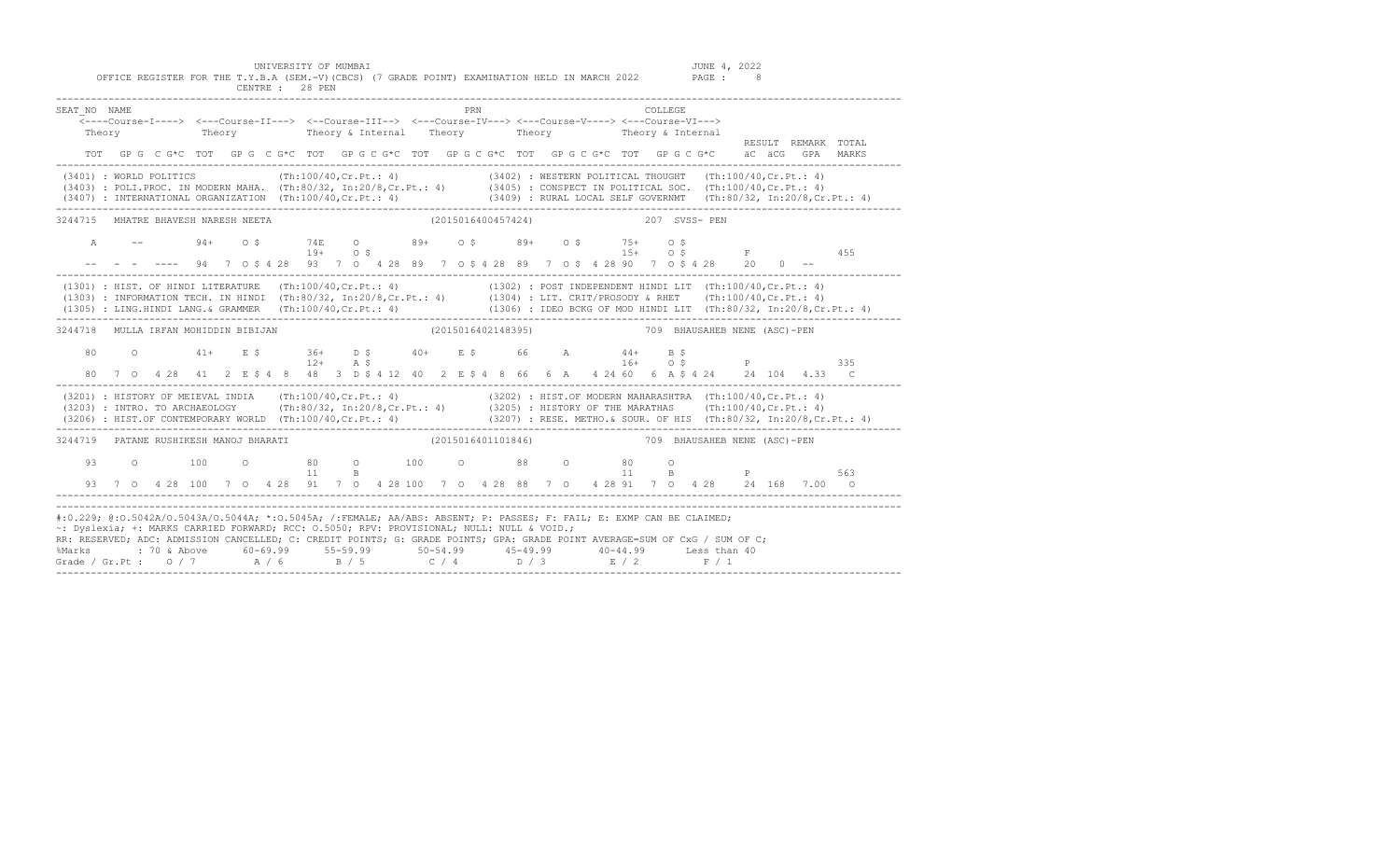UNIVERSITY OF MUMBAI<br>Y.B.A (SEM.-V)(CBCS) (7 GRADE POINT) EXAMINATION HELD IN MARCH 2022 PAGE : 9 OFFICE REGISTER FOR THE T.Y.B.A (SEM.-V)(CBCS) (7 GRADE POINT) EXAMINATION HELD IN MARCH 2022

|                        | CENTRE : 47 BHAYANDAR |                                                                                                                                                                                                                                                                                                                                                                                                                                                                                                                              |                                                                                                                              |
|------------------------|-----------------------|------------------------------------------------------------------------------------------------------------------------------------------------------------------------------------------------------------------------------------------------------------------------------------------------------------------------------------------------------------------------------------------------------------------------------------------------------------------------------------------------------------------------------|------------------------------------------------------------------------------------------------------------------------------|
| SEAT NO NAME<br>Theory |                       | PRN<br><----Course-I----> <---Course-II---> <--Course-III--> <---Course-IV---> <---Course-V----> <---Course-VI--->                                                                                                                                                                                                                                                                                                                                                                                                           | COLLEGE<br>RESULT REMARK TOTAL                                                                                               |
|                        |                       | TOT GPG CG*C TOT GPG CG*C TOT GPGCG*C TOT GPGCG*C TOT GPGCG*C TOT GPGCG*C TOT GPGCG*C äC äCG                                                                                                                                                                                                                                                                                                                                                                                                                                 | GPA MARKS                                                                                                                    |
|                        |                       | (3201) : HISTORY OF MEIEVAL INDIA (Th:100/40,Cr.Pt.: 4) (3202) : HIST.OF MODERN MAHARASHTRA (Th:100/40,Cr.Pt.: 4)<br>(3203) : INTRO. TO ARCHAEOLOGY (Th:80/32, In:20/8,Cr.Pt.: 4) (3401) : WORLD POLITICS (Th:100/40,Cr.Pt.: 4)                                                                                                                                                                                                                                                                                              | (3402) : WESTERN POLITICAL THOUGHT (Th:100/40, Cr.Pt.: 4) (3403) : POLI.PROC. IN MODERN MAHA. (Th:80/32, In:20/8, Cr.Pt.: 4) |
|                        |                       | 3244770 SHIRKE ONKAR SADASHIV VAISHALI (2015016401536046) 462 SHANKAR NARAYAN-BHAYENDAR                                                                                                                                                                                                                                                                                                                                                                                                                                      |                                                                                                                              |
|                        | $14+$ 0 \$            | 46+ D \$ 64+ A \$ 35+ E \$ 60 A 54 C 45+ B \$                                                                                                                                                                                                                                                                                                                                                                                                                                                                                | $16+$ 0 \$ P<br>334                                                                                                          |
| 46                     |                       |                                                                                                                                                                                                                                                                                                                                                                                                                                                                                                                              | 3 D \$ 4 12 64 6 A \$ 4 24 49 3 D \$ 4 12 60 6 A 4 24 54 4 C 4 16 61 6 A \$ 4 24 24 112 4.67 C                               |
| %Marks                 |                       | #:0.229; @:0.5042A/0.5043A/0.5044A; *:0.5045A; /:FEMALE; AA/ABS: ABSENT; P: PASSES; F: FAIL; E: EXMP CAN BE CLAIMED;<br>~: Dyslexia; +: MARKS CARRIED FORWARD; RCC: 0.5050; RPV: PROVISIONAL; NULL: NULL & VOID.;<br>RR: RESERVED; ADC: ADMISSION CANCELLED; C: CREDIT POINTS; G: GRADE POINTS; GPA: GRADE POINT AVERAGE=SUM OF CxG / SUM OF C;<br>: 70 & Above       60-69.99       55-59.99        50-54.99        45-49.99        40-44.99       Less than 40<br>Grade / Gr.Pt: $0/7$ $A/6$ $B/5$ $C/4$ $D/3$ $E/2$ $F/1$ |                                                                                                                              |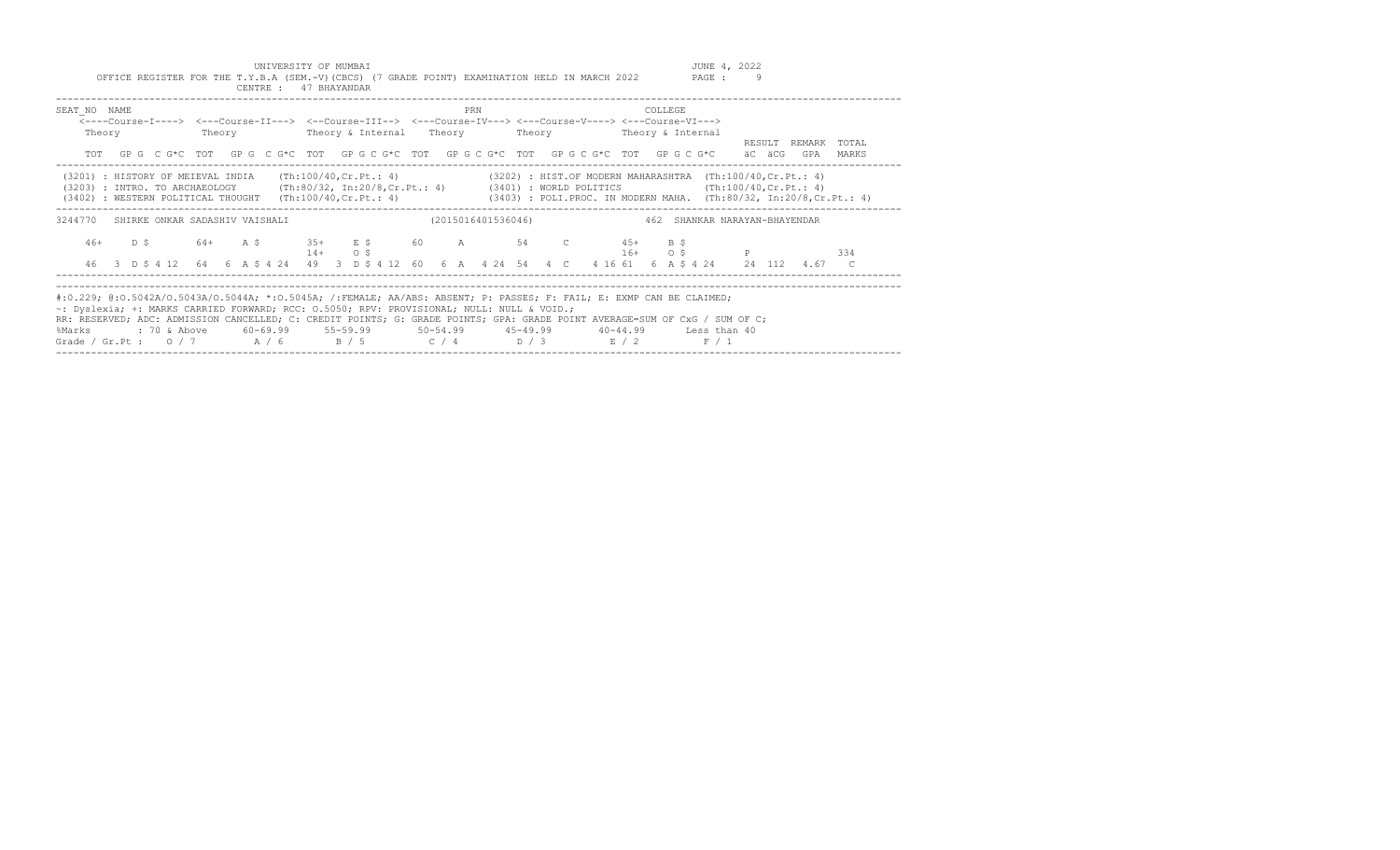UNIVERSITY OF MUMBAI JUNE 4, 2022 OFFICE REGISTER FOR THE T.Y.B.A (SEM.-V)(CBCS) (7 GRADE POINT) EXAMINATION HELD IN MARCH 2022 PAGE : 10

|                                                                                                                                                                                                                                                                                                                                                                                                                       |  |                                                                                                                                                                                               |  |  | CENTRE : 6 ULHASNAGAR |  |  |  |     |  |  |  |  |         |  |                                         |                     |  |     |  |
|-----------------------------------------------------------------------------------------------------------------------------------------------------------------------------------------------------------------------------------------------------------------------------------------------------------------------------------------------------------------------------------------------------------------------|--|-----------------------------------------------------------------------------------------------------------------------------------------------------------------------------------------------|--|--|-----------------------|--|--|--|-----|--|--|--|--|---------|--|-----------------------------------------|---------------------|--|-----|--|
| SEAT NO NAME                                                                                                                                                                                                                                                                                                                                                                                                          |  | <----Course-I----> <---Course-II---> <--Course-III--> <---Course-IV---> <---Course-V----> <---Course-VI---><br>Theory Theory Theory & Internal Theory Theory Theory Theory & Internal         |  |  |                       |  |  |  | PRN |  |  |  |  | COLLEGE |  |                                         | RESULT REMARK TOTAL |  |     |  |
|                                                                                                                                                                                                                                                                                                                                                                                                                       |  | TOT GPG CG*C TOT GPG CG*C TOT GPG CG*C TOT GPG CG*C TOT GPG CG*C TOT GPG CG*C äC äCG GPA MARKS                                                                                                |  |  |                       |  |  |  |     |  |  |  |  |         |  |                                         |                     |  |     |  |
| (3401): WORLD POLITICS (Th:100/40,Cr.Pt.: 4) (3402): WESTERN POLITICAL THOUGHT (Th:100/40,Cr.Pt.: 4)<br>(3403) : POLI.PROC. IN MODERN MAHA. (Th:80/32, In:20/8,Cr.Pt.: 4) (3405) : CONSPECT IN POLITICAL SOC. (Th:100/40,Cr.Pt.: 4)<br>(3407) : INTERNATIONAL ORGANIZATION (Th:100/40, Cr. Pt.: 4) (3410) : ELECTORAL PROCESS IN INDIA (Th:80/32, In:20/8, Cr. Pt.: 4)                                                |  |                                                                                                                                                                                               |  |  |                       |  |  |  |     |  |  |  |  |         |  |                                         |                     |  |     |  |
| 3244829 /MESHRAM KAJAL DINARAJ RANJANA                                                                                                                                                                                                                                                                                                                                                                                |  |                                                                                                                                                                                               |  |  |                       |  |  |  |     |  |  |  |  |         |  |                                         |                     |  |     |  |
|                                                                                                                                                                                                                                                                                                                                                                                                                       |  | 68+ A \$ 42+ E \$ 32+ E \$ 48 D 42+ E \$ 74+ O \$<br>68  6  A   \$  4  24  42  2  E   \$  4  8  48  3  D  \$  4  12  48  3  D  4  12  42  2  E   \$  4  889  7  0  \$  4  28  24  92  3.83  D |  |  | $16+$ 0 \$            |  |  |  |     |  |  |  |  |         |  | $15+$ 0 \$ P 337                        |                     |  |     |  |
| 3244832 UBALE AVINASH ASHOK SHARDA                                                                                                                                                                                                                                                                                                                                                                                    |  |                                                                                                                                                                                               |  |  |                       |  |  |  |     |  |  |  |  |         |  | (2007016401217574) 621 S.S.T.ULHASNAGAR |                     |  |     |  |
| 74                                                                                                                                                                                                                                                                                                                                                                                                                    |  | 0 60 A 70 0 54 C 52 C 78 O<br>74 7 0 4 28 60 6 A 4 24 85 7 0 4 28 54 4 C 4 16 52 4 C 4 16 92 7 0 4 28 24 140 5.83 B                                                                           |  |  | $15+$ 0 S             |  |  |  |     |  |  |  |  |         |  | $14+$ 0 \$ P                            |                     |  | 417 |  |
| #:0.229; @:0.5042A/O.5043A/O.5044A; *:0.5045A; /:FEMALE; AA/ABS: ABSENT; P: PASSES; F: FAIL; E: EXMP CAN BE CLAIMED;<br>~: Dyslexia; +: MARKS CARRIED FORWARD; RCC: 0.5050; RPV: PROVISIONAL; NULL: NULL & VOID.;<br>RR: RESERVED; ADC: ADMISSION CANCELLED; C: CREDIT POINTS; G: GRADE POINTS; GPA: GRADE POINT AVERAGE=SUM OF CxG / SUM OF C;<br>%Marks<br>Grade / Gr.Pt: $0/7$ $A/6$ $B/5$ $C/4$ $D/3$ $E/2$ $F/1$ |  | : 70 & Above        60-69.99        55-59.99        50-54.99        45-49.99        40-44.99      Less than 40                                                                                |  |  |                       |  |  |  |     |  |  |  |  |         |  |                                         |                     |  |     |  |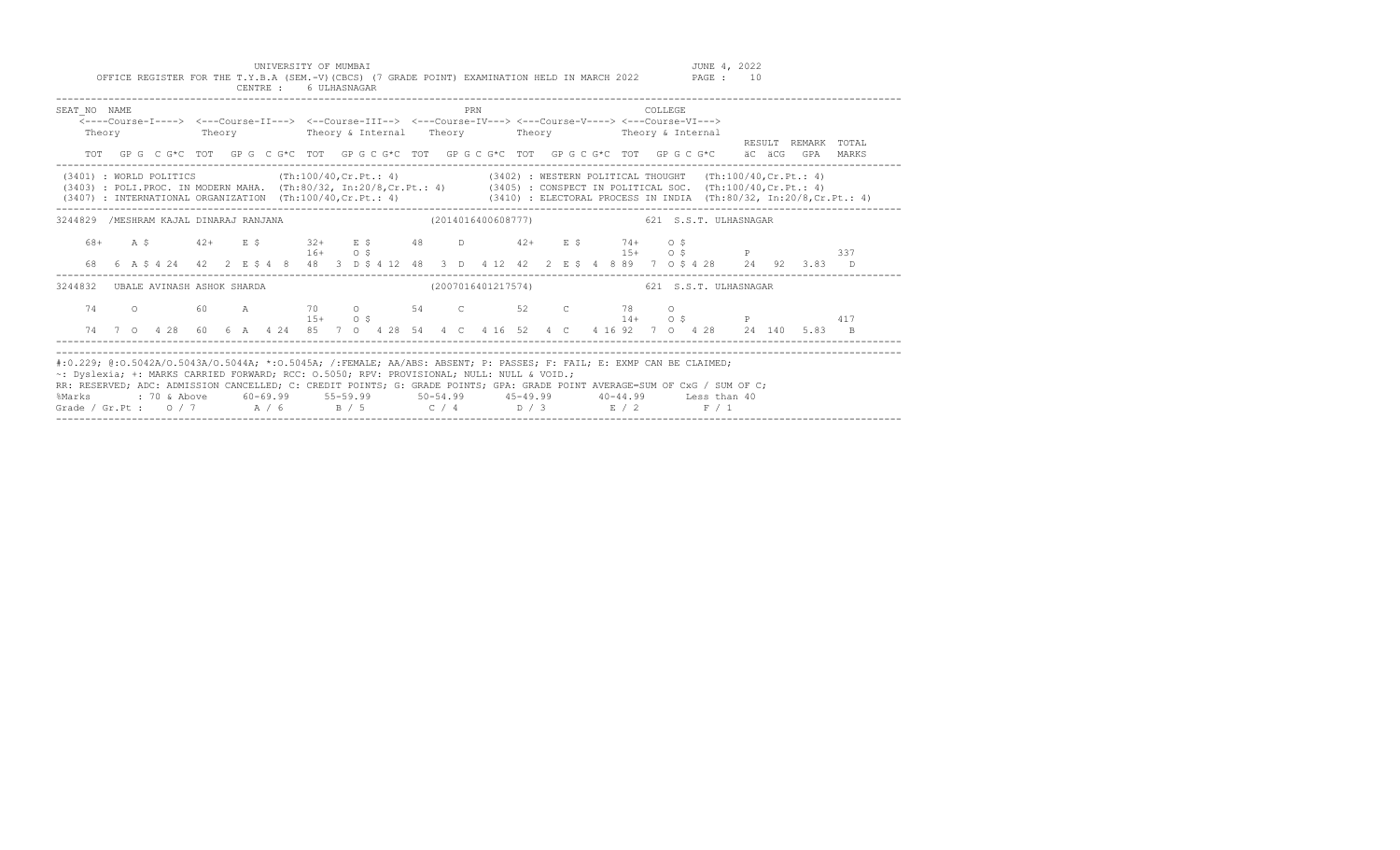UNIVERSITY OF MUMBAI JUNE 4, 2022<br>Y.B.A (SEM.-V)(CBCS) (7 GRADE POINT) EXAMINATION HELD IN MARCH 2022 PAGE : 11 OFFICE REGISTER FOR THE T.Y.B.A (SEM.-V)(CBCS) (7 GRADE POINT) EXAMINATION HELD IN MARCH 2022 CENTRE : 124 KHODALA

| SEAT NO NAME                                                                                                                                                                                                                                                                                                                                                                                                     | Theory |              |  |                            |    | <----Course-I----> <---Course-II---> <--Course-III--> <---Course-IV---> <---Course-V----> <---Course-VI---><br>Theory Theory & Internal Theory Theory Theory & Internal |        |         |                      |  | PRN |  |                         |  |                        | COLLEGE                 |       |                             |                                                                | RESULT REMARK TOTAL |  |
|------------------------------------------------------------------------------------------------------------------------------------------------------------------------------------------------------------------------------------------------------------------------------------------------------------------------------------------------------------------------------------------------------------------|--------|--------------|--|----------------------------|----|-------------------------------------------------------------------------------------------------------------------------------------------------------------------------|--------|---------|----------------------|--|-----|--|-------------------------|--|------------------------|-------------------------|-------|-----------------------------|----------------------------------------------------------------|---------------------|--|
|                                                                                                                                                                                                                                                                                                                                                                                                                  |        |              |  |                            |    | TOT GPG CG*C TOT GPG CG*C TOT GPGCG*C TOT GPGCG*C TOT GPGCG*C TOT GPGCG*C TOT GPGCG*C äC äCG                                                                            |        |         |                      |  |     |  |                         |  |                        |                         |       |                             | GPA                                                            | MARKS               |  |
| (3201) : HISTORY OF MEIEVAL INDIA<br>(3204) : INFORMATION & COMMN. (Th:80/32, In:20/8, Cr. Pt.: 4) (3205) : HISTORY OF THE MARATHAS (Th:100/40, Cr. Pt.: 4)<br>(3206) : HIST.OF CONTEMPORARY WORLD (Th:100/40,Cr.Pt.: 4) (3207) : RESE. METHO.& SOUR. OF HIS (Th:80/32, In:20/8,Cr.Pt.: 4)                                                                                                                       |        |              |  |                            |    | $(\text{Th}:100/40, \text{Cr.Pt.}: 4)$                                                                                                                                  |        |         |                      |  |     |  |                         |  |                        |                         |       |                             | $(3202)$ : HIST.OF MODERN MAHARASHTRA $(Th:100/40, Cr.Pt.: 4)$ |                     |  |
| 3244881 / PADWALE DAYA GOTIRAM LAXMI                                                                                                                                                                                                                                                                                                                                                                             |        |              |  |                            |    |                                                                                                                                                                         |        |         |                      |  |     |  | (2015016400676354)      |  |                        |                         |       | 513 MNMG, KHODALA-JOGALWADI |                                                                |                     |  |
| 58<br>58                                                                                                                                                                                                                                                                                                                                                                                                         |        | $\mathbf{B}$ |  | 56<br>5 B 4 20 56 5 B 4 20 | B. | 16                                                                                                                                                                      | 70 7 0 | $\circ$ | 54 A 52 C<br>4 28 52 |  |     |  | 40 E<br>4 C 4 16 40 2 E |  | 40<br>16<br>4 8 56 5 B | $\mathsf{C}$<br>$\circ$ |       |                             | 4 20 24 112 4.67 C                                             | 332                 |  |
| #:0.229; @:0.5042A/O.5043A/O.5044A; *:0.5045A; /:FEMALE; AA/ABS: ABSENT; P: PASSES; F: FAIL; E: EXMP CAN BE CLAIMED;<br>~: Dyslexia; +: MARKS CARRIED FORWARD; RCC: 0.5050; RPV: PROVISIONAL; NULL: NULL & VOID.;<br>RR: RESERVED; ADC: ADMISSION CANCELLED; C: CREDIT POINTS; G: GRADE POINTS; GPA: GRADE POINT AVERAGE=SUM OF CxG / SUM OF C;<br>%Marks<br>Grade / Gr.Pt : $0/7$ $A/6$ $B/5$ $C/4$ $D/3$ $E/2$ |        |              |  |                            |    | : 70 & Above 60-69.99 55-59.99 50-54.99 45-49.99 40-44.99 Less than 40                                                                                                  |        |         |                      |  |     |  |                         |  |                        |                         | F / 1 |                             |                                                                |                     |  |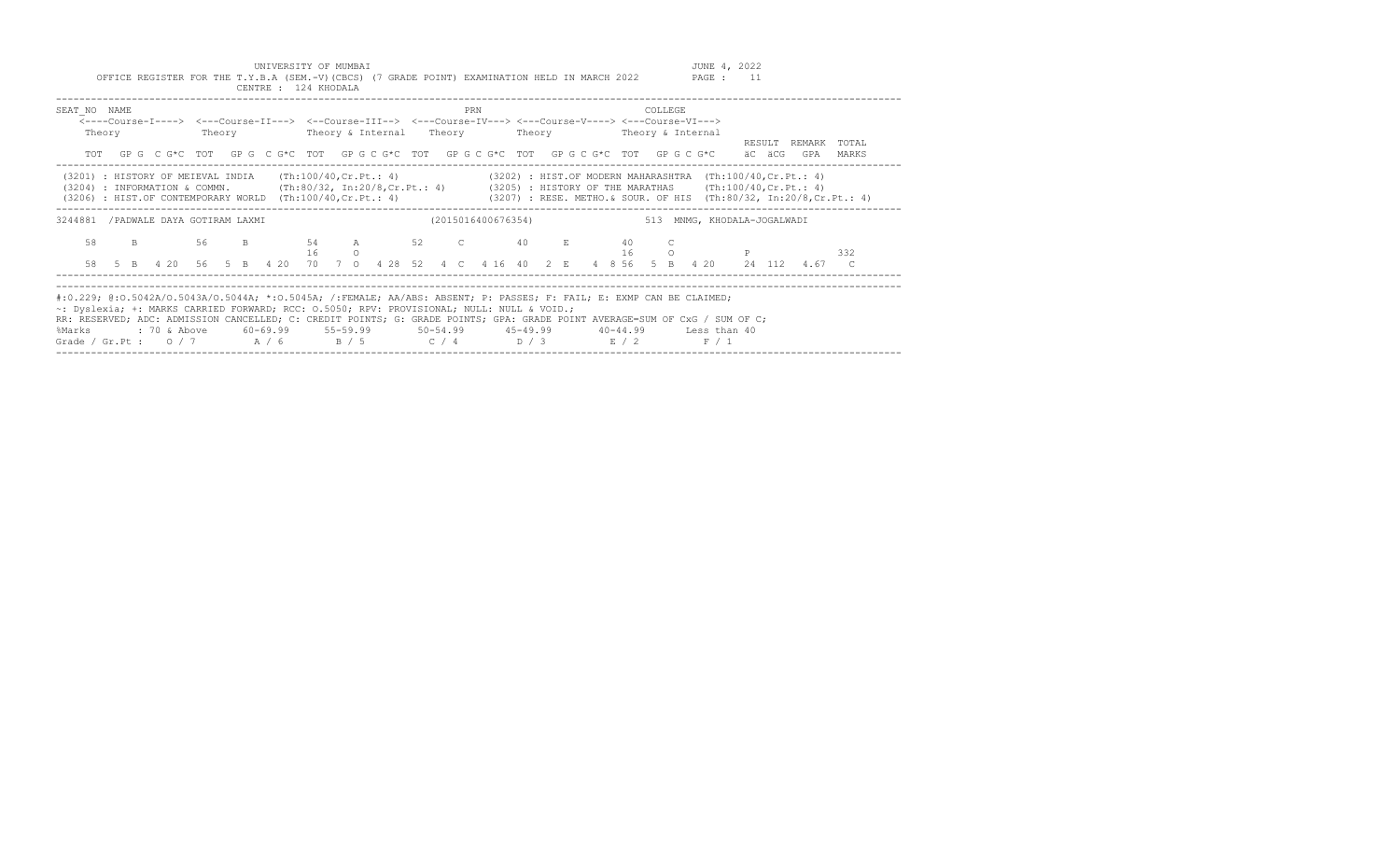UNIVERSITY OF MUMBAI JUNE 4, 2022

|                                                                                                            | CENTRE : 125 VASHIND        |                                                                                    | OFFICE REGISTER FOR THE T.Y.B.A (SEM.-V)(CBCS) (7 GRADE POINT) EXAMINATION HELD IN MARCH 2022                                          | PAGE :                                                                     | 12                                                                                 |
|------------------------------------------------------------------------------------------------------------|-----------------------------|------------------------------------------------------------------------------------|----------------------------------------------------------------------------------------------------------------------------------------|----------------------------------------------------------------------------|------------------------------------------------------------------------------------|
| SEAT NO NAME<br>Theory                                                                                     | Theory                      | Theory & Internal                                                                  | PRN<br><----Course-I----> <---Course-II---> <--Course-III--> <---Course-IV---> <---Course-V----> <---Course-VI---><br>Theory<br>Theory | COLLEGE<br>Theory & Internal                                               | TOTAL<br>RESULT<br>REMARK                                                          |
| TOT                                                                                                        | GPG CG*C TOT                |                                                                                    | GPG CG*C TOT GPG CG*C TOT GPG CG*C TOT GPG CG*C TOT GPG CG*C                                                                           |                                                                            | äC äCG<br>MARKS<br>GPA                                                             |
| (3101) : MICROECONOMICS - III<br>(3104) : ECONOMICS OF AGRI. & CO-OP<br>(3112) : ENVIROMENTAL ECONOMICS    |                             | (Th:100/40,Cr.Pt.: 4)<br>(Th:80/32, In:20/8, Cr. Pt.: 4)<br>(Th:100/40, Cr.Pt.: 4) | (3102) : ECONOMICS OF DEVELOPMENT<br>(3108) : RESEARCH METHODOLOGY                                                                     | (3113) : HISTORY OF ECONOMIC THOUGH                                        | (Th:100/40, Cr.Pt.: 4)<br>(Th:100/40, Cr.Pt.: 4)<br>(Th:80/32, In:20/8, Cr.Pt.: 4) |
| 3244887                                                                                                    | /VIDE JYOTSNA BHAU VITHABAI |                                                                                    | (2015016402331213)                                                                                                                     | 953<br>UTKARSH - VASIND (E)                                                |                                                                                    |
| 40<br>$E_{\rm c}$                                                                                          | $40+$<br>E \$               | E \$<br>$33+$<br>$40+$<br>O <sub>S</sub><br>$18+$                                  | E \$<br>$51+$<br>C \$                                                                                                                  | E \$<br>$33+$<br>$19+$<br>O <sub>S</sub>                                   | $_{\rm P}$<br>274                                                                  |
| 40<br>4 8<br>$\overline{2}$<br>E.                                                                          | 40<br>2 E \$ 4<br>$-8$      | 51<br>4 C \$ 4 16 40                                                               | 2 E \$ 4 8 51<br>4 C S                                                                                                                 | 4 16 52<br>4 C S 4 16                                                      | 2.4<br>72<br>3.00<br>D.                                                            |
| (3201) : HISTORY OF MEIEVAL INDIA<br>(3203) : INTRO. TO ARCHAEOLOGY<br>(3206) : HIST.OF CONTEMPORARY WORLD |                             | (Th:100/40, Cr.Pt.: 4)<br>(Th:80/32, In:20/8, Cr.Pt.: 4)<br>(Th:100/40, Cr.Pt.: 4) | (3205) : HISTORY OF THE MARATHAS                                                                                                       | (3202) : HIST.OF MODERN MAHARASHTRA<br>(3208) : INTRO. TO HERITAGE TOURISM | (Th:100/40, Cr.Pt.: 4)<br>(Th:100/40, Cr.Pt.: 4)<br>(Th:80/32, In:20/8, Cr.Pt.: 4) |

3244890 DALVI PRATHAMESH VISHNU LAXMI (2011016401973865) 953 UTKARSH - VASIND (E)

#:0.229; @:O.5042A/O.5043A/O.5044A; \*:O.5045A; /:FEMALE; AA/ABS: ABSENT; P: PASSES; F: FAIL; E: EXMP CAN BE CLAIMED;

Grade / Gr.Pt :  $0/7$   $A/6$   $B/5$   $C/4$   $D/3$   $E/2$ 

RR: RESERVED; ADC: ADMISSION CANCELLED; C: CREDIT POINTS; G: GRADE POINTS; GPA: GRADE POINT AVERAGE=SUM OF CxG / SUM OF C; %Marks : 70 & Above 60-69.99 55-59.99 50-54.99 45-49.99 40-44.99 Less than 40<br>Grade / Gr.Pt : 0 / 7 A / 6 B / 5 C / 4 D / 3 E / 2 F / 1

~: Dyslexia; +: MARKS CARRIED FORWARD; RCC: O.5050; RPV: PROVISIONAL; NULL: NULL & VOID.;

-------------------------------------------------------------------------------------------------------------------------------------------------

-------------------------------------------------------------------------------------------------------------------------------------------------

 62 A 70 O 56 O 48 D 50 C 55+ A \$ 17+ O \$ 15+ O \$ P 373 62 6 A 4 24 70 7 O 4 28 73 7 O 4 28 48 3 D 4 12 50 4 C 4 16 70 7 O \$ 4 28 24 136 5.67 B ------------------------------------------------------------------------------------------------------------------------------------------------- -------------------------------------------------------------------------------------------------------------------------------------------------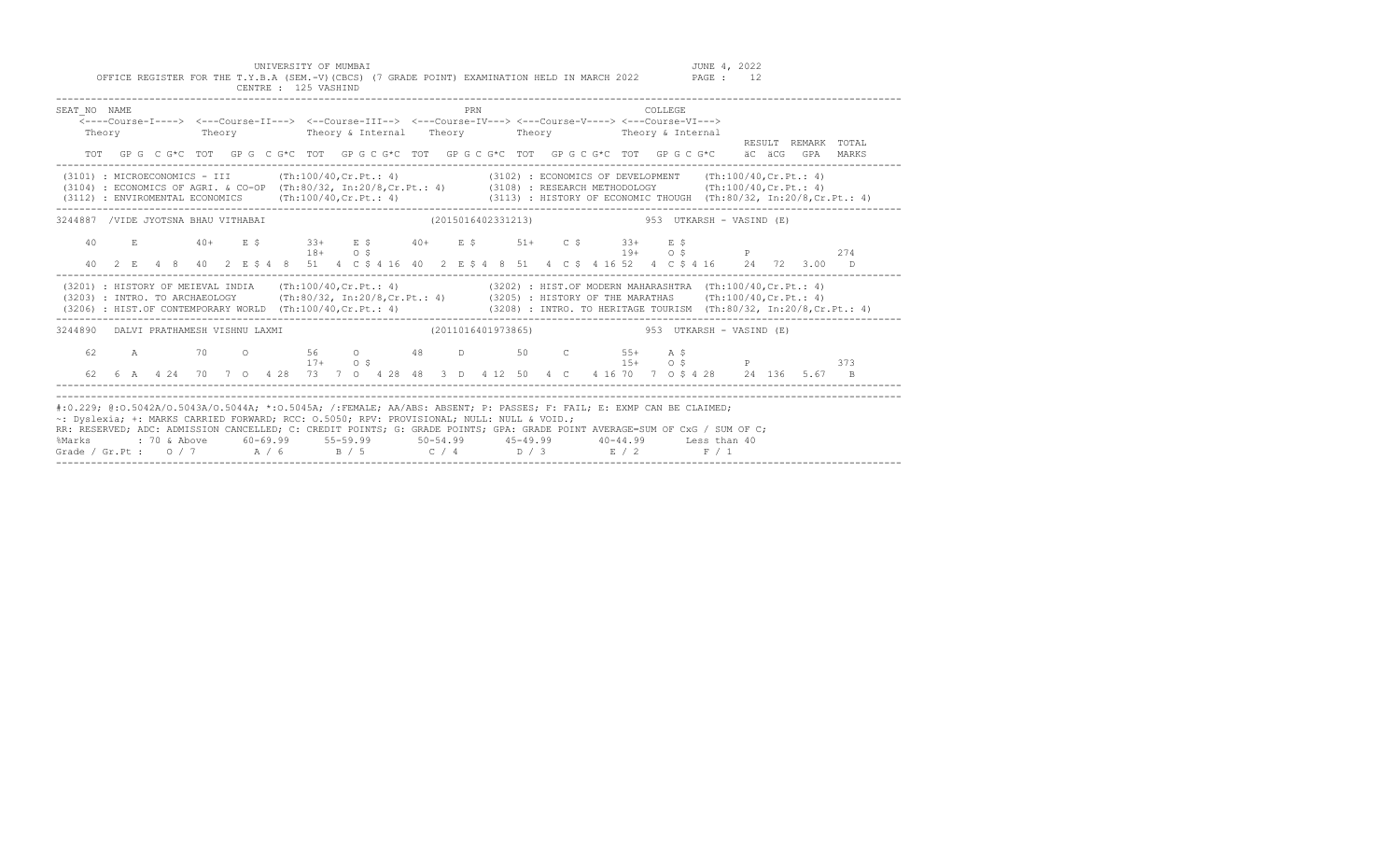UNIVERSITY OF MUMBAI<br>Y.B.A (SEM.-V)(CBCS) (7 GRADE POINT) EXAMINATION HELD IN MARCH 2022 PAGE : 13 OFFICE REGISTER FOR THE T.Y.B.A (SEM.-V)(CBCS) (7 GRADE POINT) EXAMINATION HELD IN MARCH 2022

|                                                                                                                                                                                                                                                                                                                                                                                                                                    |        |  |                                                                                                             |        | CENTRE : |  | 6 ULHASNAGAR |         |  |  |     |  |  |  |  |         |                                                   |                                                                                                                                                                                    |               |     |                                                                            |  |
|------------------------------------------------------------------------------------------------------------------------------------------------------------------------------------------------------------------------------------------------------------------------------------------------------------------------------------------------------------------------------------------------------------------------------------|--------|--|-------------------------------------------------------------------------------------------------------------|--------|----------|--|--------------|---------|--|--|-----|--|--|--|--|---------|---------------------------------------------------|------------------------------------------------------------------------------------------------------------------------------------------------------------------------------------|---------------|-----|----------------------------------------------------------------------------|--|
| SEAT NO NAME                                                                                                                                                                                                                                                                                                                                                                                                                       | Theory |  | <----Course-I----> <---Course-II---> <--Course-III--> <---Course-IV---> <---Course-V----> <---Course-VI---> | Theory |          |  |              |         |  |  | PRN |  |  |  |  | COLLEGE | Theory & Internal Theory Theory Theory & Internal |                                                                                                                                                                                    | RESULT REMARK |     | TOTAL                                                                      |  |
|                                                                                                                                                                                                                                                                                                                                                                                                                                    |        |  |                                                                                                             |        |          |  |              |         |  |  |     |  |  |  |  |         |                                                   | TOT GPG C G*C TOT GPG C G*C TOT GPG C G*C TOT GPG C G*C TOT GPG C G*C TOT GPG C G*C aC aCG                                                                                         |               | GPA | MARKS                                                                      |  |
| (1301) : HIST. OF HINDI LITERATURE<br>(1303) : INFORMATION TECH. IN HINDI<br>(1305) : LING.HINDI LANG.& GRAMMER                                                                                                                                                                                                                                                                                                                    |        |  |                                                                                                             |        |          |  |              |         |  |  |     |  |  |  |  |         |                                                   | $(Th:100/40, Cr.Pt.: 4)$ (1302) : POST INDEPENDENT HINDI LIT (Th:100/40, Cr. Pt. : 4)<br>(Th:80/32, In:20/8, Cr. Pt.: 4) (1304) : LIT. CRIT/PROSODY & RHET (Th:100/40, Cr. Pt.: 4) |               |     | (Th:100/40, Cr. Pt.: 4) (1307): MASS MEDIA (Th:80/32, In:20/8, Cr. Pt.: 4) |  |
| 3244917 / AHIRE POOJA ASHOK ASHA                                                                                                                                                                                                                                                                                                                                                                                                   |        |  |                                                                                                             |        |          |  |              |         |  |  |     |  |  |  |  |         |                                                   | (2015016401971213) 164 R.K.T. - ULHASNAGAR                                                                                                                                         |               |     |                                                                            |  |
| 72                                                                                                                                                                                                                                                                                                                                                                                                                                 |        |  | $\circ$ 0 94 0                                                                                              |        |          |  | 14           | $\circ$ |  |  |     |  |  |  |  |         |                                                   | 15 0 P                                                                                                                                                                             |               |     | 470                                                                        |  |
| 72                                                                                                                                                                                                                                                                                                                                                                                                                                 |        |  |                                                                                                             |        |          |  |              |         |  |  |     |  |  |  |  |         |                                                   | 7 0 4 28 94 7 0 4 28 86 7 0 4 28 84 7 0 4 28 44 2 E 4 8 90 7 0 4 28 24 148 6.17 A                                                                                                  |               |     |                                                                            |  |
| #:0.229; @:0.5042A/O.5043A/O.5044A; *:0.5045A; /:FEMALE; AA/ABS: ABSENT; P: PASSES; F: FAIL; E: EXMP CAN BE CLAIMED;<br>~: Dyslexia; +: MARKS CARRIED FORWARD; RCC: 0.5050; RPV: PROVISIONAL; NULL: NULL & VOID.;<br>RR: RESERVED; ADC: ADMISSION CANCELLED; C: CREDIT POINTS; G: GRADE POINTS; GPA: GRADE POINT AVERAGE=SUM OF CxG / SUM OF C;<br>%Marks<br>Grade / Gr.Pt : 0 / 7 $A$ / 6 $B$ / 5 $C$ / 4 $D$ / 3 $E$ / 2 $F$ / 1 |        |  |                                                                                                             |        |          |  |              |         |  |  |     |  |  |  |  |         |                                                   | : 70 & Above       60–69.99       55–59.99         50–54.99        45–49.99        40–44.99        Less than 40                                                                    |               |     |                                                                            |  |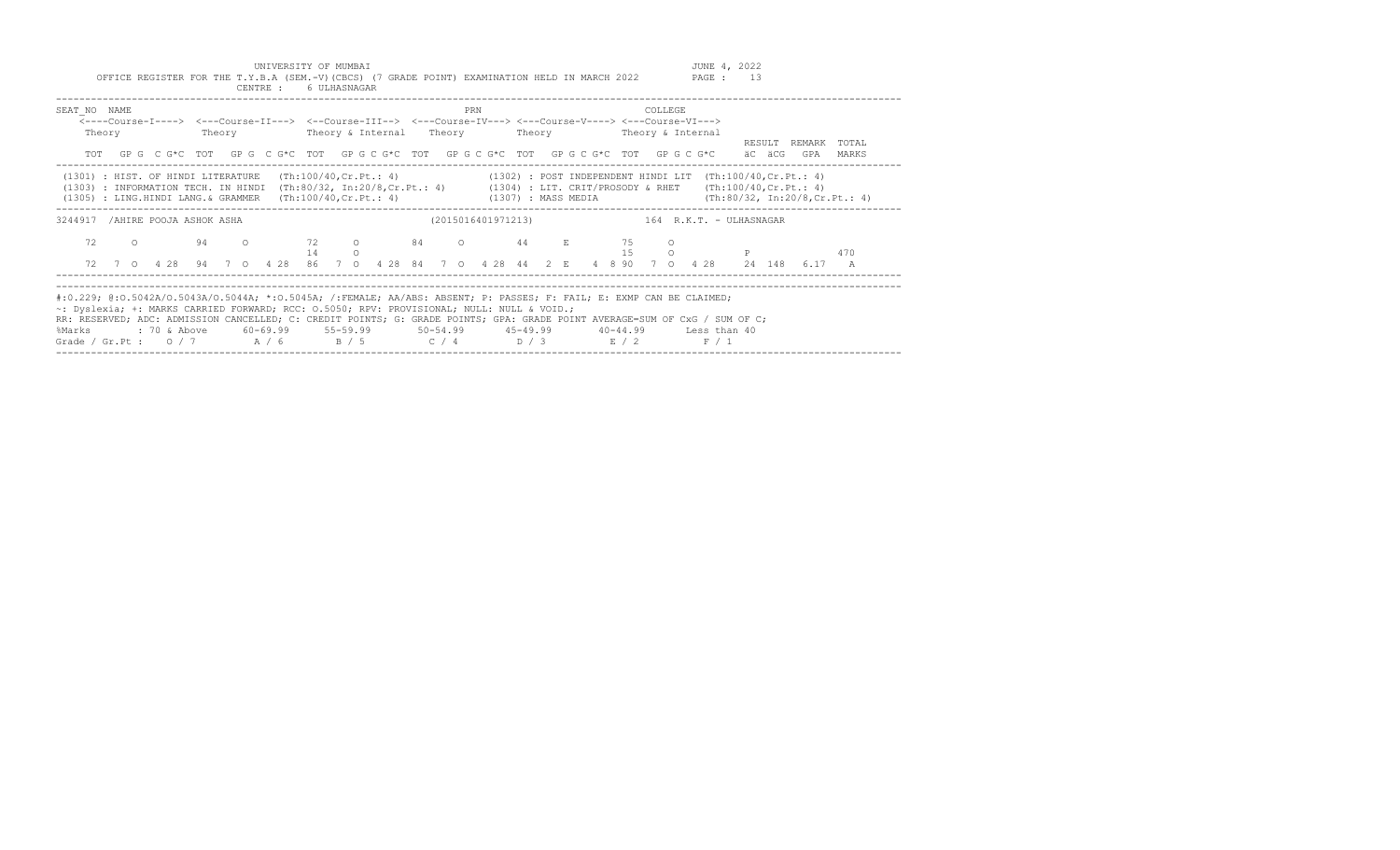UNIVERSITY OF MUMBAI<br>Y.B.A (SEM.-V)(CBCS) (7 GRADE POINT) EXAMINATION HELD IN MARCH 2022 PAGE : 14 OFFICE REGISTER FOR THE T.Y.B.A (SEM.-V)(CBCS) (7 GRADE POINT) EXAMINATION HELD IN MARCH 2022

|                        | CENTRE : 35 ALIBAG |                                                                                                                                                                                                                                                                                                                                                                                                                                                                                                                             |                         |                        |
|------------------------|--------------------|-----------------------------------------------------------------------------------------------------------------------------------------------------------------------------------------------------------------------------------------------------------------------------------------------------------------------------------------------------------------------------------------------------------------------------------------------------------------------------------------------------------------------------|-------------------------|------------------------|
| SEAT NO NAME<br>Theory |                    | PRN<br><----Course-I----> <---Course-II---> <--Course-III--> <---Course-IV---> <---Course-V----> <---Course-VI--->                                                                                                                                                                                                                                                                                                                                                                                                          | COLLEGE                 | RESULT REMARK<br>TOTAL |
|                        |                    | TOT GPG C G*C TOT GPG C G*C TOT GPG C G*C TOT GPG C G*C TOT GPG C G*C TOT GPG C G*C aC aCG                                                                                                                                                                                                                                                                                                                                                                                                                                  |                         | GPA<br>MARKS           |
|                        |                    | (3201) : HISTORY OF MEIEVAL INDIA (Th:100/40, Cr. Pt.: 4) (3202) : HIST. OF MODERN MAHARASHTRA (Th:100/40, Cr. Pt.: 4)<br>(3203) : INTRO. TO ARCHAEOLOGY (Th:80/32, In:20/8, Cr. Pt.: 4) (3205) : HISTORY OF THE MARATHAS (Th:100/40, Cr. Pt.: 4)<br>(3206) : HIST.OF CONTEMPORARY WORLD (Th:100/40, Cr.Pt.: 4) (3207) : RESE. METHO. & SOUR. OF HIS (Th:80/32, In:20/8, Cr.Pt.: 4)                                                                                                                                         |                         |                        |
| 3244961                |                    | GAIKWAD SIMPLESH SIDDHARTH SMITA                           (2012016400591562)                                                                                                                                                                                                                                                                                                                                                                                                                                               | 593 P.P.E'S AS&C RAIGAD |                        |
|                        | $15+$ 0 \$         | 56+ B \$ 50+ C \$ 71 0 98+ 0 \$ 78+ 0 \$ 80 0                                                                                                                                                                                                                                                                                                                                                                                                                                                                               | $14+$ 0 \$ P            | 462                    |
|                        |                    | 56 5 B \$ 4 20 50 4 C \$ 4 16 86 7 0 4 28 98 7 0 \$ 4 28 78 7 0 \$ 4 28 94 7 0 4 28 24 148                                                                                                                                                                                                                                                                                                                                                                                                                                  |                         | 6.17 A                 |
| %Marks                 |                    | #:0.229; @:0.5042A/O.5043A/O.5044A; *:0.5045A; /:FEMALE; AA/ABS: ABSENT; P: PASSES; F: FAIL; E: EXMP CAN BE CLAIMED;<br>~: Dyslexia; +: MARKS CARRIED FORWARD; RCC: 0.5050; RPV: PROVISIONAL; NULL: NULL & VOID.;<br>RR: RESERVED; ADC: ADMISSION CANCELLED; C: CREDIT POINTS; G: GRADE POINTS; GPA: GRADE POINT AVERAGE=SUM OF CxG / SUM OF C;<br>: 70 & Above        60-69.99        55-59.99        50-54.99        45-49.99        40-44.99        Less than 40<br>Grade / Gr. Pt : $0/7$ $A/6$ $B/5$ $C/4$ $D/3$ $E/2$ | F / 1                   |                        |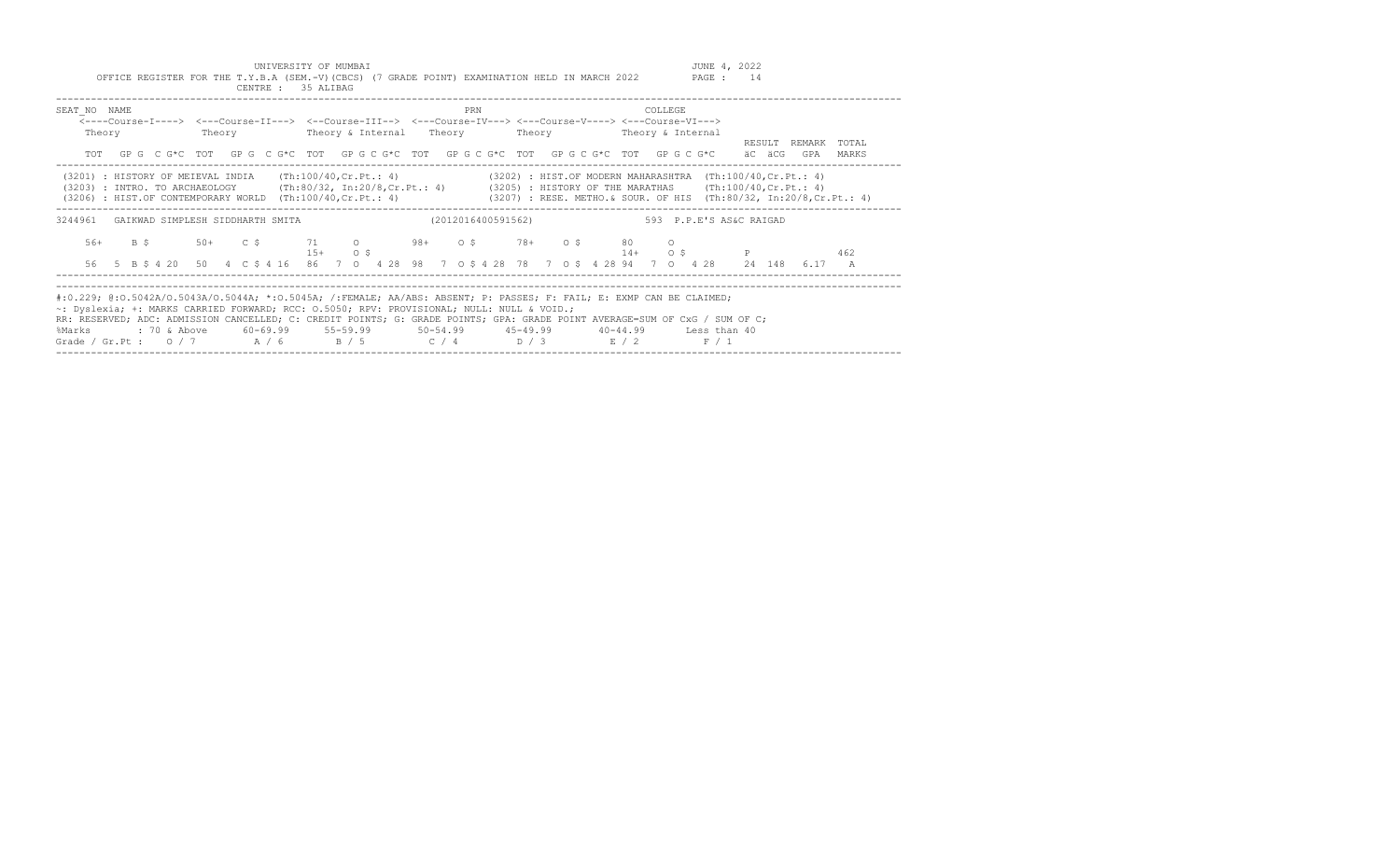UNIVERSITY OF MUMBAI<br>Y.B.A (SEM.-V)(CBCS) (7 GRADE POINT) EXAMINATION HELD IN MARCH 2022 PAGE : 15 OFFICE REGISTER FOR THE T.Y.B.A (SEM.-V)(CBCS) (7 GRADE POINT) EXAMINATION HELD IN MARCH 2022

|                                                                                                                                                                                                                                                                                                                                                                                                                  |  |                                                                                                                  | CENTRE : |  | 64 GOVELI |            |  |                    |     |  |  |  |                |  |       |                                   |  |                                                                                                   |       |  |
|------------------------------------------------------------------------------------------------------------------------------------------------------------------------------------------------------------------------------------------------------------------------------------------------------------------------------------------------------------------------------------------------------------------|--|------------------------------------------------------------------------------------------------------------------|----------|--|-----------|------------|--|--------------------|-----|--|--|--|----------------|--|-------|-----------------------------------|--|---------------------------------------------------------------------------------------------------|-------|--|
| SEAT NO NAME<br><----Course-I----> <---Course-II---> <--Course-III--> <---Course-IV---> <---Course-V----> <---Course-VI---><br>Theory                                                                                                                                                                                                                                                                            |  |                                                                                                                  |          |  |           |            |  |                    | PRN |  |  |  | <b>COLLEGE</b> |  |       |                                   |  | RESULT REMARK                                                                                     | TOTAL |  |
|                                                                                                                                                                                                                                                                                                                                                                                                                  |  | TOT GPG C G*C TOT GPG C G*C TOT GPG C G*C TOT GPG C G*C TOT GPG C G*C TOT GPG C G*C aC aCG                       |          |  |           |            |  |                    |     |  |  |  |                |  |       |                                   |  | GPA                                                                                               | MARKS |  |
| (3201) : HISTORY OF MEIEVAL INDIA (Th:100/40,Cr.Pt.: 4) (3202) : HIST.OF MODERN MAHARASHTRA (Th:100/40,Cr.Pt.: 4)<br>(3203) : INTRO. TO ARCHAEOLOGY (Th:80/32, In:20/8,Cr.Pt.: 4) (3205) : HISTORY OF THE MARATHAS (Th:100/40,Cr.Pt.: 4)<br>(3206) : HIST.OF CONTEMPORARY WORLD (Th:100/40, Cr.Pt.: 4) (3207) : RESE. METHO. & SOUR. OF HIS (Th:80/32, In:20/8, Cr.Pt.: 4)                                       |  |                                                                                                                  |          |  |           |            |  |                    |     |  |  |  |                |  |       | --------------------------------- |  |                                                                                                   |       |  |
| 3244993 SUROSHE SOPAN DHANAJI LATA                                                                                                                                                                                                                                                                                                                                                                               |  |                                                                                                                  |          |  |           |            |  | (2015016400012367) |     |  |  |  |                |  |       | 222 SUYASH-MURBAD                 |  |                                                                                                   |       |  |
|                                                                                                                                                                                                                                                                                                                                                                                                                  |  | 76+ 0 \$ 46 D 40 C 84+ 0 \$ 46+ D \$ 32+ E \$                                                                    |          |  |           | $15+$ 0 \$ |  |                    |     |  |  |  |                |  |       | $15+$ 0 \$ P                      |  |                                                                                                   | 354   |  |
|                                                                                                                                                                                                                                                                                                                                                                                                                  |  |                                                                                                                  |          |  |           |            |  |                    |     |  |  |  |                |  |       |                                   |  | 76 7 0 \$ 4 28 46 3 D 4 12 55 5 B 4 20 84 7 0 \$ 4 28 46 3 D \$ 4 12 47 3 D \$ 4 12 24 112 4.67 C |       |  |
| #:0.229; @:0.5042A/O.5043A/O.5044A; *:0.5045A; /:FEMALE; AA/ABS: ABSENT; P: PASSES; F: FAIL; E: EXMP CAN BE CLAIMED;<br>~: Dyslexia; +: MARKS CARRIED FORWARD; RCC: 0.5050; RPV: PROVISIONAL; NULL: NULL & VOID.;<br>RR: RESERVED; ADC: ADMISSION CANCELLED; C: CREDIT POINTS; G: GRADE POINTS; GPA: GRADE POINT AVERAGE=SUM OF CxG / SUM OF C;<br>%Marks<br>Grade / Gr.Pt : $0/7$ $A/6$ $B/5$ $C/4$ $D/3$ $E/2$ |  | : 70 & Above        60-69.99        55-59.99        50-54.99        45-49.99        40-44.99        Less than 40 |          |  |           |            |  |                    |     |  |  |  |                |  | F / 1 |                                   |  |                                                                                                   |       |  |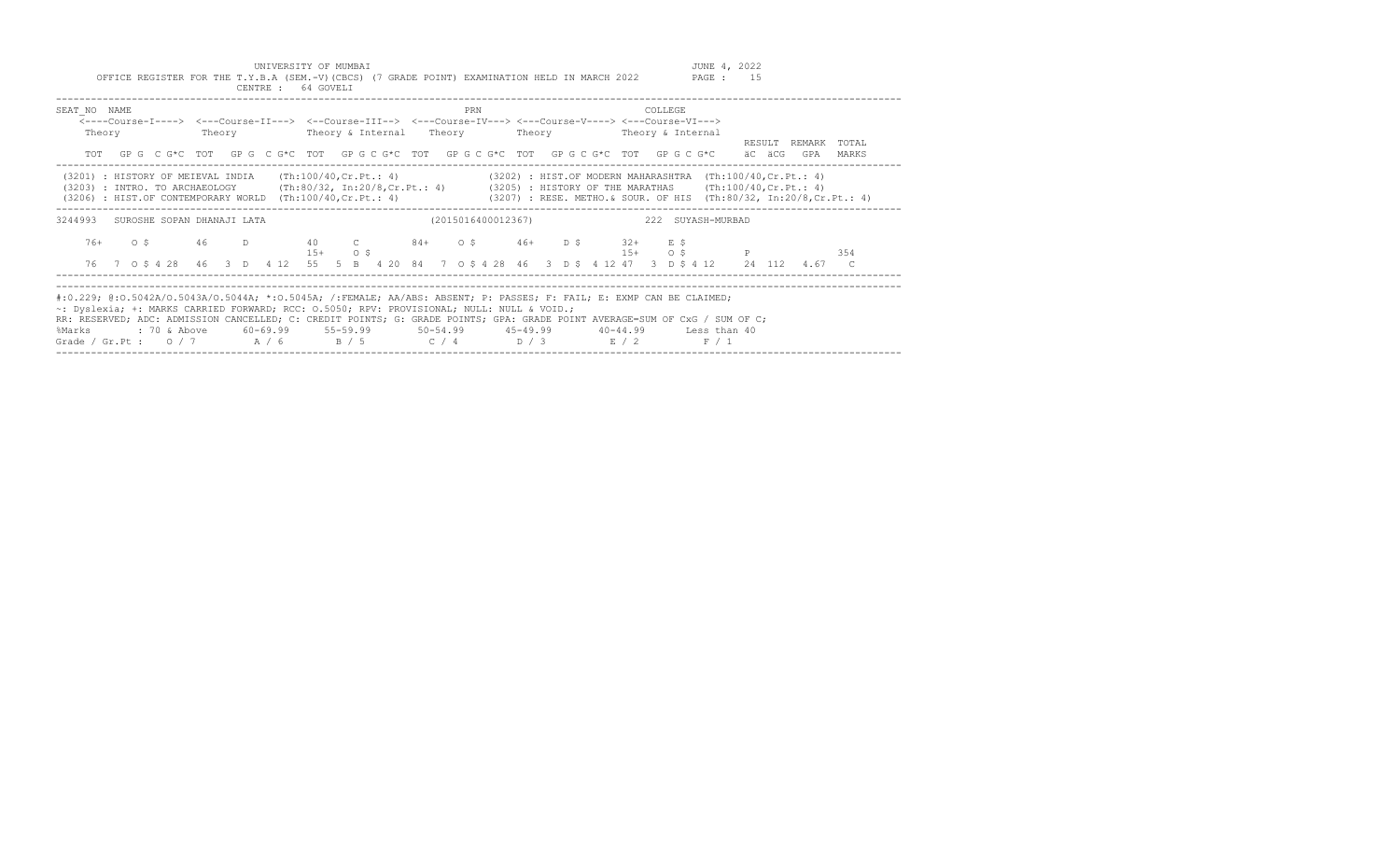UNIVERSITY OF MUMBAI JUNE 4, 2022 OFFICE REGISTER FOR THE T.Y.B.A (SEM.-V)(CBCS) (7 GRADE POINT) EXAMINATION HELD IN MARCH 2022 PAGE : 16

|                                                                                                                                                                                                                                                                                                                                                                                                                       |        |  |  |  |  | CENTRE : 8 KALYAN |  |                                                                                                            |  |     |                    |  |  |  |         |  |        |                                                                                                                       |       |  |
|-----------------------------------------------------------------------------------------------------------------------------------------------------------------------------------------------------------------------------------------------------------------------------------------------------------------------------------------------------------------------------------------------------------------------|--------|--|--|--|--|-------------------|--|------------------------------------------------------------------------------------------------------------|--|-----|--------------------|--|--|--|---------|--|--------|-----------------------------------------------------------------------------------------------------------------------|-------|--|
| SEAT NO NAME                                                                                                                                                                                                                                                                                                                                                                                                          | Theory |  |  |  |  |                   |  | <---Course-I----> <---Course-II---> <--Course-III--> <---Course-IV---> <---Course-V----> <---Course-VI---> |  | PRN |                    |  |  |  | COLLEGE |  | RESULT | REMARK                                                                                                                | TOTAL |  |
|                                                                                                                                                                                                                                                                                                                                                                                                                       |        |  |  |  |  |                   |  | TOT GPG C G*C TOT GPG C G*C TOT GPG C G*C TOT GPG C G*C TOT GPG C G*C TOT GPG C G*C aC aCG                 |  |     |                    |  |  |  |         |  |        | GPA                                                                                                                   | MARKS |  |
| (3201) : HISTORY OF MEIEVAL INDIA (Th:100/40, Cr. Pt.: 4) (3202) : HIST. OF MODERN MAHARASHTRA (Th:100/40, Cr. Pt.: 4)<br>(3203) : INTRO. TO ARCHAEOLOGY (Th:80/32, In:20/8,Cr.Pt.: 4) (3205) : HISTORY OF THE MARATHAS (Th:100/40,Cr.Pt.: 4)<br>(3206) : HIST.OF CONTEMPORARY WORLD (Th:100/40, Cr.Pt.: 4) (3207) : RESE. METHO. & SOUR. OF HIS (Th:80/32, In:20/8, Cr.Pt.: 4)                                       |        |  |  |  |  |                   |  |                                                                                                            |  |     |                    |  |  |  |         |  |        |                                                                                                                       |       |  |
| 3245020 BHOIR NITIN SUDAM VANITA                                                                                                                                                                                                                                                                                                                                                                                      |        |  |  |  |  |                   |  |                                                                                                            |  |     | (2015016400885533) |  |  |  |         |  |        | 614 SONAWANE COLLEGE, KALYAN-A                                                                                        |       |  |
|                                                                                                                                                                                                                                                                                                                                                                                                                       |        |  |  |  |  | 15 0              |  | 40 E 46 D 42 C 66 A 56 B 39                                                                                |  |     |                    |  |  |  | D       |  |        |                                                                                                                       |       |  |
|                                                                                                                                                                                                                                                                                                                                                                                                                       |        |  |  |  |  |                   |  |                                                                                                            |  |     |                    |  |  |  |         |  |        | 40  2  E  4  8  46  3  D  4  12  57  5  B  4  20  66  6  A  4  24  56  5  B  4  20  54  4  C  4  16  24  100  4.17  C |       |  |
| #:0.229; @:0.5042A/0.5043A/0.5044A; *:0.5045A; /:FEMALE; AA/ABS: ABSENT; P: PASSES; F: FAIL; E: EXMP CAN BE CLAIMED;<br>~: Dyslexia; +: MARKS CARRIED FORWARD; RCC: 0.5050; RPV: PROVISIONAL; NULL: NULL & VOID.;<br>RR: RESERVED; ADC: ADMISSION CANCELLED; C: CREDIT POINTS; G: GRADE POINTS; GPA: GRADE POINT AVERAGE=SUM OF CxG / SUM OF C;<br>%Marks<br>Grade / Gr.Pt: $0/7$ $A/6$ $B/5$ $C/4$ $D/3$ $E/2$ $F/1$ |        |  |  |  |  |                   |  |                                                                                                            |  |     |                    |  |  |  |         |  |        |                                                                                                                       |       |  |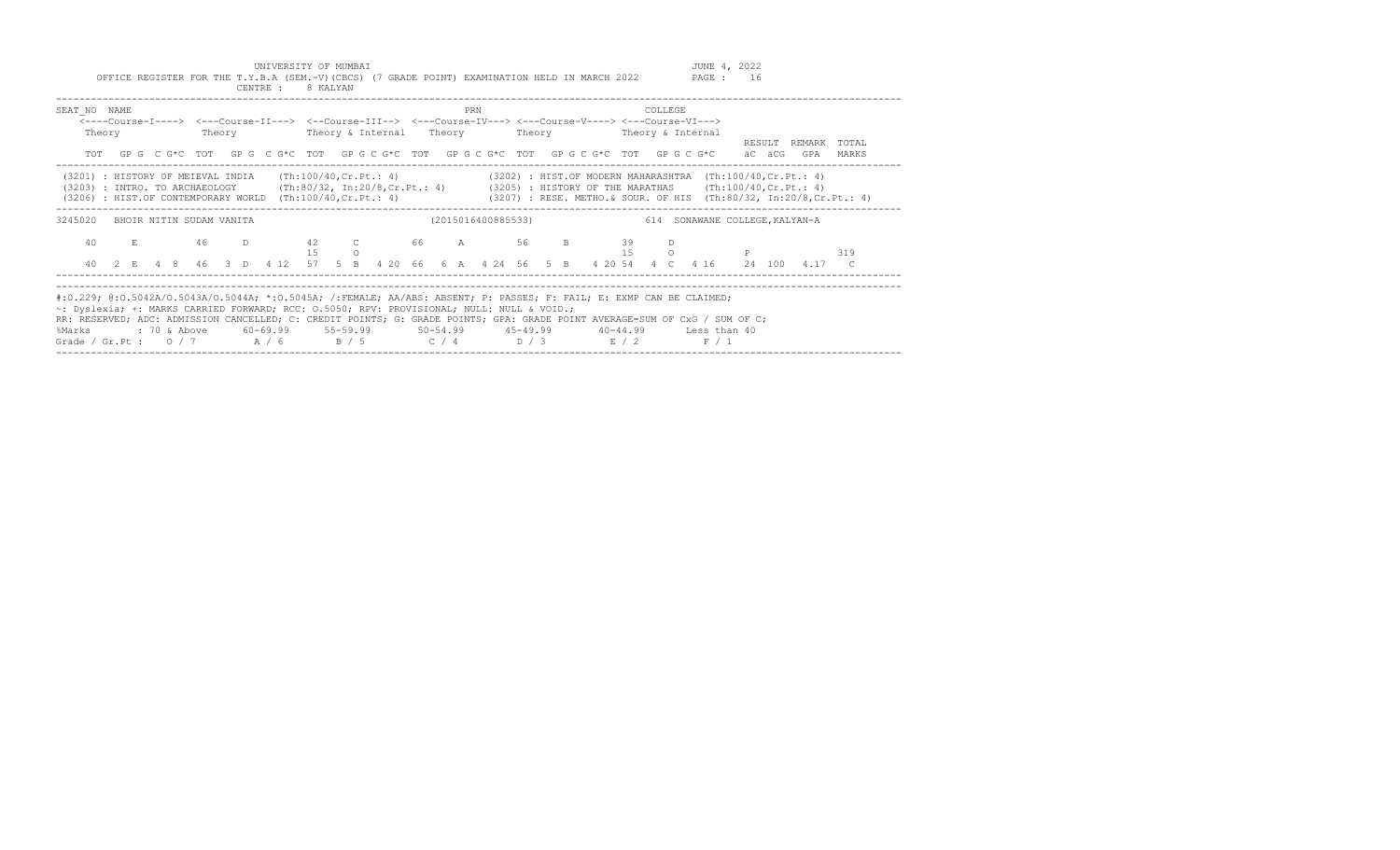UNIVERSITY OF MUMBAI<br>Y.B.A (SEM.-V)(CBCS) (7 GRADE POINT) EXAMINATION HELD IN MARCH 2022 PAGE : 17 OFFICE REGISTER FOR THE T.Y.B.A (SEM.-V)(CBCS) (7 GRADE POINT) EXAMINATION HELD IN MARCH 2022

|                                                                                                                                                                                                                                                                                                                                                                                   |         |  |        | CENTRE : |  |                                 |  | 74 KINHAVALI - VPM                                                                                                                            |  |     |  |                    |  |  |         |  |                                                                                                    |        |      |                                 |  |
|-----------------------------------------------------------------------------------------------------------------------------------------------------------------------------------------------------------------------------------------------------------------------------------------------------------------------------------------------------------------------------------|---------|--|--------|----------|--|---------------------------------|--|-----------------------------------------------------------------------------------------------------------------------------------------------|--|-----|--|--------------------|--|--|---------|--|----------------------------------------------------------------------------------------------------|--------|------|---------------------------------|--|
| SEAT NO NAME<br>Theory                                                                                                                                                                                                                                                                                                                                                            |         |  | Theory |          |  |                                 |  | <---Course-I----> <---Course-II---> <--Course-III--> <---Course-IV---> <---Course-V----> <---Course-VI---><br>Theory & Internal Theory Theory |  | PRN |  |                    |  |  | COLLEGE |  | Theory & Internal<br>TOT GPG CG*C TOT GPG CG*C TOT GPG CG*C TOT GPG CG*C TOT GPG CG*C TOT GPG CG*C | äC äCG | GPA  | RESULT REMARK TOTAL<br>MARKS    |  |
| $(3101)$ : MICROECONOMICS - III $(Th:100/40, Cr.Pt.: 4)$ $(3102)$ : ECONOMICS OF DEVELOPMENT $(Th:100/40, Cr.Pt.: 4)$<br>(3104) : ECONOMICS OF AGRI. & CO-OP (Th:80/32, In:20/8, Cr. Pt.: 4) (3108) : RESEARCH METHODOLOGY (Th:100/40, Cr. Pt.: 4)<br>(3112) : ENVIROMENTAL ECONOMICS (Th:100/40, Cr. Pt.: 4) (3113) : HISTORY OF ECONOMIC THOUGH (Th:80/32, In:20/8, Cr. Pt.: 4) |         |  |        |          |  |                                 |  |                                                                                                                                               |  |     |  |                    |  |  |         |  |                                                                                                    |        |      |                                 |  |
| 3245033                                                                                                                                                                                                                                                                                                                                                                           |         |  |        |          |  | WALIMBE NIKHIL KRISHNAKANT ASHA |  |                                                                                                                                               |  |     |  | (2012016400454852) |  |  |         |  | 583 VPM - KINHAVALI                                                                                |        |      |                                 |  |
| 82<br>82                                                                                                                                                                                                                                                                                                                                                                          | $\circ$ |  |        |          |  | $17+$ 0 \$                      |  |                                                                                                                                               |  |     |  |                    |  |  |         |  | $16+$ 0 \$ P<br>7 0 4 28 78 7 0 4 28 93 7 0 4 28 86 7 0 4 28 88 7 0 4 28 90 7 0 4 28 24 168        |        | 7.00 | 517<br>$\overline{\phantom{0}}$ |  |
| #:0.229; @:0.5042A/0.5043A/0.5044A; *:0.5045A; /:FEMALE; AA/ABS: ABSENT; P: PASSES; F: FAIL; E: EXMP CAN BE CLAIMED;                                                                                                                                                                                                                                                              |         |  |        |          |  |                                 |  |                                                                                                                                               |  |     |  |                    |  |  |         |  |                                                                                                    |        |      |                                 |  |
| ~: Dyslexia; +: MARKS CARRIED FORWARD; RCC: 0.5050; RPV: PROVISIONAL; NULL: NULL & VOID.;<br>RR: RESERVED; ADC: ADMISSION CANCELLED; C: CREDIT POINTS; G: GRADE POINTS; GPA: GRADE POINT AVERAGE=SUM OF CxG / SUM OF C;<br>%Marks<br>Grade / Gr.Pt : $0/7$ $A/6$ $B/5$ $C/4$ $D/3$ $E/2$                                                                                          |         |  |        |          |  |                                 |  | : 70 & Above 60-69.99 55-59.99                                                                                                                |  |     |  |                    |  |  |         |  | 50-54.99  45-49.99  40-44.99  Less than 40<br>F / 1                                                |        |      |                                 |  |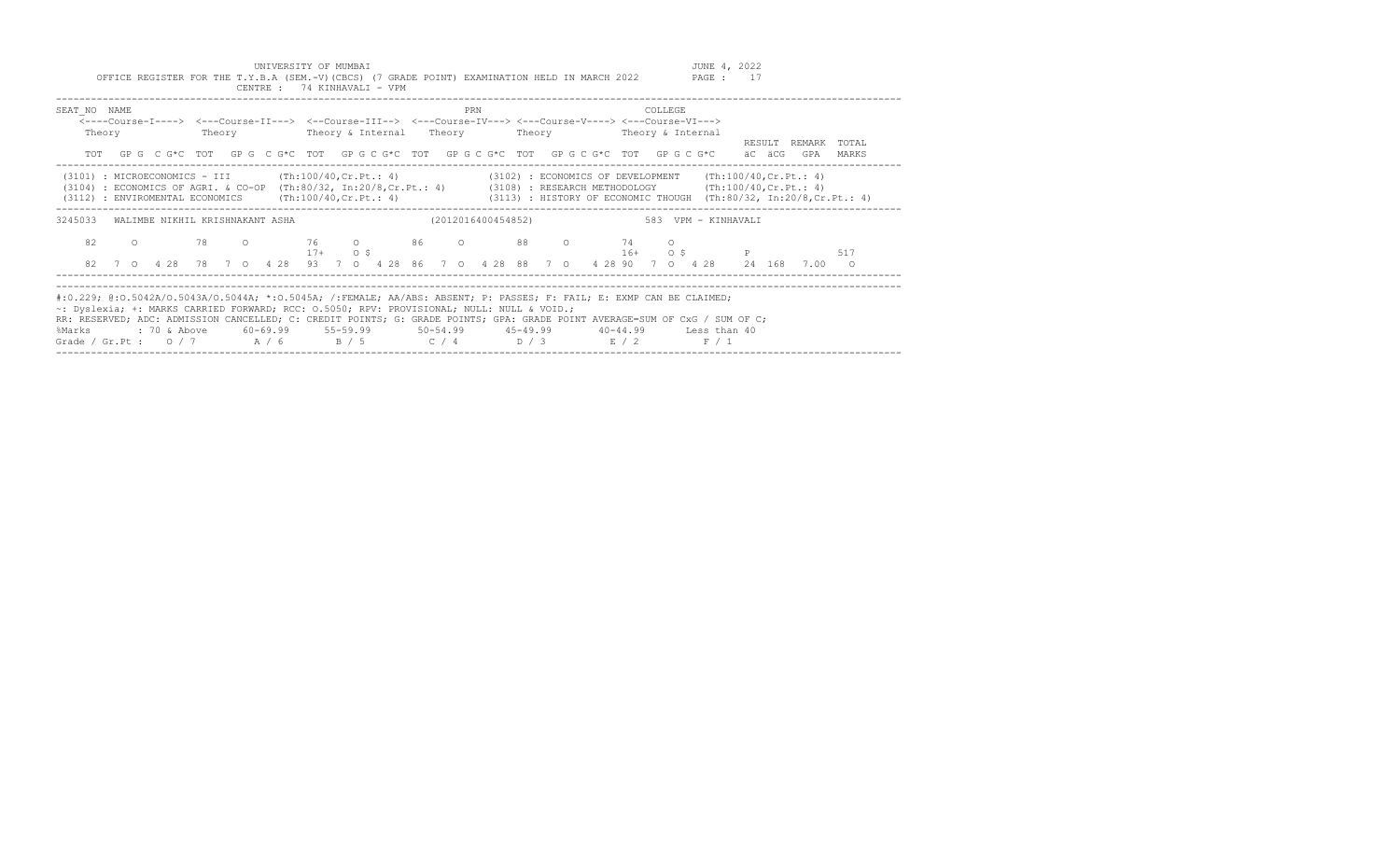UNIVERSITY OF MUMBAI<br>Y.B.A (SEM.-V)(CBCS) (7 GRADE POINT) EXAMINATION HELD IN MARCH 2022 PAGE : 18

| SEAT NO NAME<br>Theory                                                                                                                                                                                                                                                                                                                                                                                                                                                                       |  |  | <----Course-I----> <---Course-II---> <--Course-III--> <---Course-IV---> <---Course-V----> <---Course-VI---><br>Theory Theory & Internal Theory Theory Theory Theory & Internal |  |  |           |  |  |  | PRN |  |  |  |  | COLLEGE. |  |                                                                                                                     |  | RESULT REMARK TOTAL                                                                         |
|----------------------------------------------------------------------------------------------------------------------------------------------------------------------------------------------------------------------------------------------------------------------------------------------------------------------------------------------------------------------------------------------------------------------------------------------------------------------------------------------|--|--|--------------------------------------------------------------------------------------------------------------------------------------------------------------------------------|--|--|-----------|--|--|--|-----|--|--|--|--|----------|--|---------------------------------------------------------------------------------------------------------------------|--|---------------------------------------------------------------------------------------------|
|                                                                                                                                                                                                                                                                                                                                                                                                                                                                                              |  |  |                                                                                                                                                                                |  |  |           |  |  |  |     |  |  |  |  |          |  |                                                                                                                     |  | TOT GPG CG*C TOT GPG CG*C TOT GPG CG*C TOT GPG CG*C TOT GPG CG*C TOT GPG CG*C äCGGGPA MARKS |
| (3201) : HISTORY OF MEIEVAL INDIA (Th:100/40, Cr.Pt.: 4) (3202) : HIST. OF MODERN MAHARASHTRA (Th:100/40, Cr.Pt.: 4)<br>(3203) : INTRO. TO ARCHAEOLOGY (Th:80/32, In:20/8, Cr.Pt.: 4) (3401) : WORLD POLITICS (Th:100/40, Cr.Pt.: 4)<br>(3402) : WESTERN POLITICAL THOUGHT (Th:100/40, Cr. Pt.: 4) (3403) : POLI. PROC. IN MODERN MAHA. (Th:80/32, In:20/8, Cr. Pt.: 4)                                                                                                                      |  |  |                                                                                                                                                                                |  |  |           |  |  |  |     |  |  |  |  |          |  |                                                                                                                     |  |                                                                                             |
| 3245037 /SARJAHAN MOHABBATALI RAMJANI                         (2014016400302603)               460 SES SHAILENDRA                                                                                                                                                                                                                                                                                                                                                                            |  |  |                                                                                                                                                                                |  |  |           |  |  |  |     |  |  |  |  |          |  |                                                                                                                     |  |                                                                                             |
|                                                                                                                                                                                                                                                                                                                                                                                                                                                                                              |  |  | 82 0 52+ C \$ 43+ C \$ 40+ E \$ 40+ E \$ 32+ E \$                                                                                                                              |  |  | $14+$ 0 S |  |  |  |     |  |  |  |  |          |  | $10+$ C S P 313<br>82 7 0 4 28 52 4 C \$ 4 16 57 5 B \$ 4 20 40 2 E \$ 4 8 40 2 E \$ 4 8 42 2 E \$ 4 8 24 88 3.67 D |  |                                                                                             |
| (3301) : THEORETICAL SOCIOLOGY (Th:100/40, Cr.Pt.: 4) (3302) : SOCIOLOGY OF WORK (Th:100/40, Cr.Pt.: 4)<br>(3305) : SOCIOLOGY OF GENDER (Th:80/32, In:20/8, Cr.Pt.: 4) (3306) : SOCIOLOGY OF H.R.D. (Th:100/40, Cr.Pt.: 4)<br>(3307) : URBAN SOCIOLOGY (Th:100/40, Cr. Pt.: 4) (3310) : QUANTITATIVE SOCIAL RESEA. (Th:80/32, In:20/8, Cr. Pt.: 4)                                                                                                                                           |  |  |                                                                                                                                                                                |  |  |           |  |  |  |     |  |  |  |  |          |  |                                                                                                                     |  |                                                                                             |
| 3245102 MANE SAGAR SADANAND SUCHITA                                                                                                                                                                                                                                                                                                                                                                                                                                                          |  |  |                                                                                                                                                                                |  |  |           |  |  |  |     |  |  |  |  |          |  | (2013016400233707) 271 G.E.S.C. - BORIVALI                                                                          |  |                                                                                             |
|                                                                                                                                                                                                                                                                                                                                                                                                                                                                                              |  |  | $52+$ $C$ $5$ $64$ $A$ $56+$ $0$ $5$ $42+$ $E$ $5$ $54$ $C$ $53+$ $A$ $5$                                                                                                      |  |  |           |  |  |  |     |  |  |  |  |          |  | 13+ A \$ 347                                                                                                        |  |                                                                                             |
| #:0.229; @:0.5042A/0.5043A/0.5044A; *:0.5045A; /:FEMALE; AA/ABS: ABSENT; P: PASSES; F: FAIL; E: EXMP CAN BE CLAIMED;<br>~: Dyslexia; +: MARKS CARRIED FORWARD; RCC: 0.5050; RPV: PROVISIONAL; NULL: NULL & VOID.;<br>RR: RESERVED; ADC: ADMISSION CANCELLED; C: CREDIT POINTS; G: GRADE POINTS; GPA: GRADE POINT AVERAGE=SUM OF CxG / SUM OF C;<br>%Marks : 70 & Above 60-69.99 55-59.99 50-54.99 45-49.99 40-44.99 Less than 40<br>Grade / Gr.Pt: $0/7$ $A/6$ $B/5$ $C/4$ $D/3$ $E/2$ $F/1$ |  |  |                                                                                                                                                                                |  |  |           |  |  |  |     |  |  |  |  |          |  |                                                                                                                     |  |                                                                                             |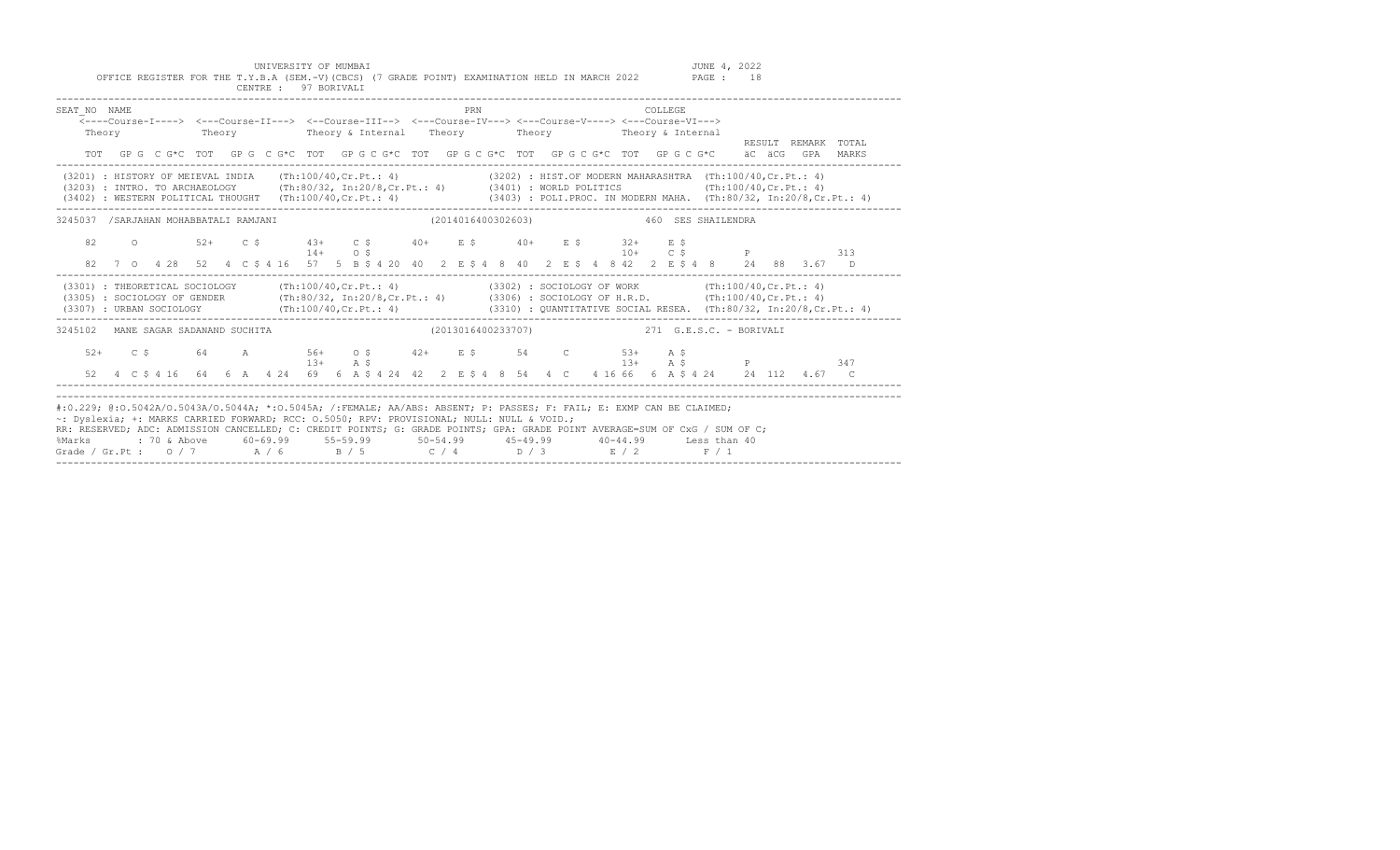UNIVERSITY OF MUMBAI<br>Y.B.A (SEM.-V)(CBCS) (7 GRADE POINT) EXAMINATION HELD IN MARCH 2022 PAGE : 19 OFFICE REGISTER FOR THE T.Y.B.A (SEM.-V)(CBCS) (7 GRADE POINT) EXAMINATION HELD IN MARCH 2022

|                                                                                                                                                                                                                                                                                                                                                                                                                        |  |                                                                                                             | CENTRE : 3 ANDHERI |  |  |                |  |     |  |  |  |  |         |                                                                                                             |        |                                                                                                                                |       |
|------------------------------------------------------------------------------------------------------------------------------------------------------------------------------------------------------------------------------------------------------------------------------------------------------------------------------------------------------------------------------------------------------------------------|--|-------------------------------------------------------------------------------------------------------------|--------------------|--|--|----------------|--|-----|--|--|--|--|---------|-------------------------------------------------------------------------------------------------------------|--------|--------------------------------------------------------------------------------------------------------------------------------|-------|
| SEAT NO NAME<br>Theory                                                                                                                                                                                                                                                                                                                                                                                                 |  | <----Course-I----> <---Course-II---> <--Course-III--> <---Course-IV---> <---Course-V----> <---Course-VI---> |                    |  |  |                |  | PRN |  |  |  |  | COLLEGE |                                                                                                             |        | RESULT REMARK TOTAL                                                                                                            |       |
| TOT                                                                                                                                                                                                                                                                                                                                                                                                                    |  |                                                                                                             |                    |  |  |                |  |     |  |  |  |  |         | GPG C G*C TOT GPG C G*C TOT GPG C G*C TOT GPG C G*C TOT GPG C G*C TOT GPG C G*C                             | äC äCG | GPA                                                                                                                            | MARKS |
| (3301) : THEORETICAL SOCIOLOGY (Th:100/40, Cr.Pt.: 4) (3302) : SOCIOLOGY OF WORK (Th:100/40, Cr.Pt.: 4)<br>(3305) : SOCIOLOGY OF GENDER (Th:80/32, In:20/8, Cr.Pt.: 4) (3306) : SOCIOLOGY OF H.R.D. (Th:100/40, Cr.Pt.: 4)<br>(3308) : ENVIRONMENT AND SOCIETY (Th:100/40, Cr. Pt.: 4) (3310) : QUANTITATIVE SOCIAL RESEA. (Th:80/32, In:20/8, Cr. Pt.: 4)                                                             |  |                                                                                                             |                    |  |  |                |  |     |  |  |  |  |         |                                                                                                             |        | -----------------------------------                                                                                            |       |
| 3245112 SARGURU SAMEER ABDUL HAMIED SHAMINA (2015016400935697) (2015016400935697)                                                                                                                                                                                                                                                                                                                                      |  |                                                                                                             |                    |  |  |                |  |     |  |  |  |  |         |                                                                                                             |        |                                                                                                                                |       |
| 60                                                                                                                                                                                                                                                                                                                                                                                                                     |  | A 40 E 44 B 80+ O \$ 62+ A \$ 52+ A \$                                                                      |                    |  |  | $8+$ E $\zeta$ |  |     |  |  |  |  |         | $8+$ E $\frac{6}{7}$ P                                                                                      |        |                                                                                                                                | 354   |
|                                                                                                                                                                                                                                                                                                                                                                                                                        |  |                                                                                                             |                    |  |  |                |  |     |  |  |  |  |         |                                                                                                             |        | 60  6  A  4  24  40  2  E  4  8  52  4  C  4  16  80  7  0  5  4  28  62  6  A  5  4  24  60  6  A  5  4  24  24  124  5.17  B |       |
| #:0.229; @:0.5042A/O.5043A/O.5044A; *:0.5045A; /:FEMALE; AA/ABS: ABSENT; P: PASSES; F: FAIL; E: EXMP CAN BE CLAIMED;<br>~: Dyslexia; +: MARKS CARRIED FORWARD; RCC: 0.5050; RPV: PROVISIONAL; NULL: NULL & VOID.;<br>RR: RESERVED; ADC: ADMISSION CANCELLED; C: CREDIT POINTS; G: GRADE POINTS; GPA: GRADE POINT AVERAGE=SUM OF CxG / SUM OF C;<br>%Marks<br>Grade / Gr.Pt : $0/7$ $A/6$ $B/5$ $C/4$ $D/3$ $E/2$ $F/1$ |  |                                                                                                             |                    |  |  |                |  |     |  |  |  |  |         | : 70 & Above       60–69.99       55–59.99        50–54.99        45–49.99       40–44.99      Less than 40 |        |                                                                                                                                |       |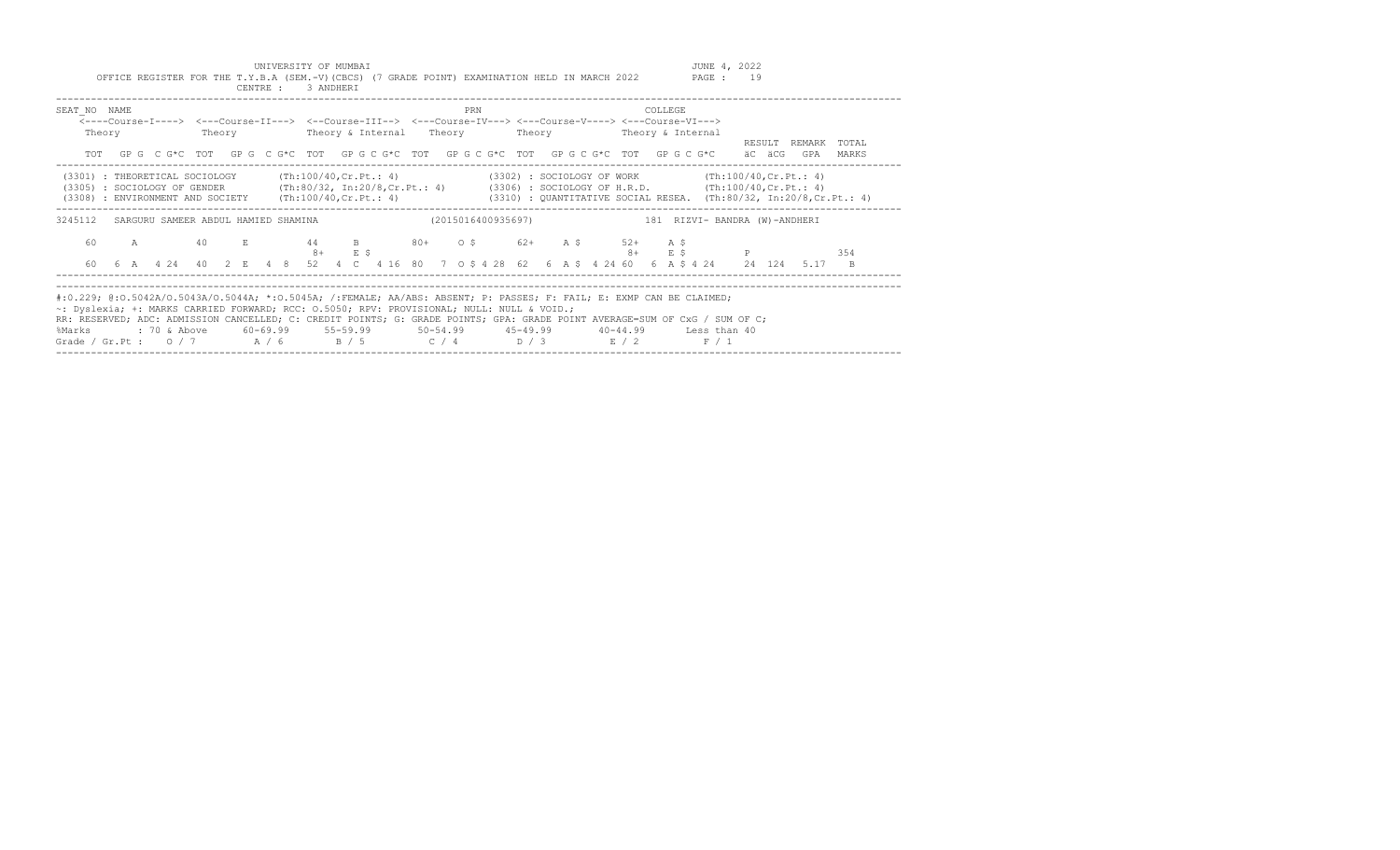UNIVERSITY OF MUMBAI<br>Y.B.A (SEM.-V)(CBCS) (7 GRADE POINT) EXAMINATION HELD IN MARCH 2022 PAGE : 20

|                                                                                                                                                                                                                                                                                                                                                                                                                                                                                         |  | OFFICE REGISTER FOR THE T.Y.B.A (SEM.-V)(CBCS) (7 GRADE POINT) EXAMINATION HELD IN MARCH 2022                                                                                                                                                   |  |  | CENTRE : 8 KALYAN |  |  |  |                      |  |  |  |          | PAGE : | 20     |                     |     |  |
|-----------------------------------------------------------------------------------------------------------------------------------------------------------------------------------------------------------------------------------------------------------------------------------------------------------------------------------------------------------------------------------------------------------------------------------------------------------------------------------------|--|-------------------------------------------------------------------------------------------------------------------------------------------------------------------------------------------------------------------------------------------------|--|--|-------------------|--|--|--|----------------------|--|--|--|----------|--------|--------|---------------------|-----|--|
| SEAT NO NAME                                                                                                                                                                                                                                                                                                                                                                                                                                                                            |  | <----Course-I----> <---Course-II---> <--Course-III--> <---Course-IV---> <---Course-V----> <---Course-VI---><br>Theory Theory Theory & Internal Theory Theory Theory Theory & Internal                                                           |  |  |                   |  |  |  | PRN                  |  |  |  | COLLEGE  |        |        |                     |     |  |
|                                                                                                                                                                                                                                                                                                                                                                                                                                                                                         |  | TOT GPG C G*C TOT GPG C G*C TOT GPG C G*C TOT GPG C G*C TOT GPG C G*C TOT GPG C G*C äC äCG GPA MARKS                                                                                                                                            |  |  |                   |  |  |  |                      |  |  |  |          |        |        | RESULT REMARK TOTAL |     |  |
| (3206) : HIST.OF CONTEMPORARY WORLD (Th:100/40, Cr.Pt.: 4) (3207) : RESE. METHO. & SOUR. OF HIS (Th:80/32, In:20/8, Cr.Pt.: 4)                                                                                                                                                                                                                                                                                                                                                          |  | (3201) : HISTORY OF MEIEVAL INDIA (Th:100/40, Cr. Pt.: 4) (3202) : HIST. OF MODERN MAHARASHTRA (Th:100/40, Cr. Pt.: 4)<br>(3203) : INTRO. TO ARCHAEOLOGY (Th:80/32, In:20/8, Cr.Pt.: 4) (3205) : HISTORY OF THE MARATHAS (Th:100/40, Cr.Pt.: 4) |  |  |                   |  |  |  |                      |  |  |  |          |        |        |                     |     |  |
| 3245120                                                                                                                                                                                                                                                                                                                                                                                                                                                                                 |  | SURTE KIRAN SHASHIKANT SWATI                                                                                                                                                                                                                    |  |  |                   |  |  |  |                      |  |  |  |          |        |        |                     |     |  |
| 59<br>59                                                                                                                                                                                                                                                                                                                                                                                                                                                                                |  | B 61 A 59 O 62 A 60 A 62<br>5 B  4 20  61  6 A  4 24  71  7  0  4 28  62  6  A  4  24  60  6  A  4  24  77  7  0  4  28  24  148  6.17  A                                                                                                       |  |  |                   |  |  |  | $12 \qquad \qquad A$ |  |  |  | $\Omega$ |        | 15 0 P |                     | 390 |  |
| #:0.229; @:0.5042A/O.5043A/O.5044A; *:0.5045A; /:FEMALE; AA/ABS: ABSENT; P: PASSES; F: FAIL; E: EXMP CAN BE CLAIMED;<br>~: Dyslexia; +: MARKS CARRIED FORWARD; RCC: 0.5050; RPV: PROVISIONAL; NULL: NULL & VOID.;<br>RR: RESERVED; ADC: ADMISSION CANCELLED; C: CREDIT POINTS; G: GRADE POINTS; GPA: GRADE POINT AVERAGE=SUM OF CxG / SUM OF C;<br>%Marks : 70 & Above 60-69.99 55-59.99 50-54.99 45-49.99 40-44.99 Less than 40<br>Grade / Gr.Pt : $0/7$ $A/6$ $B/5$ $C/4$ $D/3$ $E/2$ |  |                                                                                                                                                                                                                                                 |  |  |                   |  |  |  |                      |  |  |  |          | F / 1  |        |                     |     |  |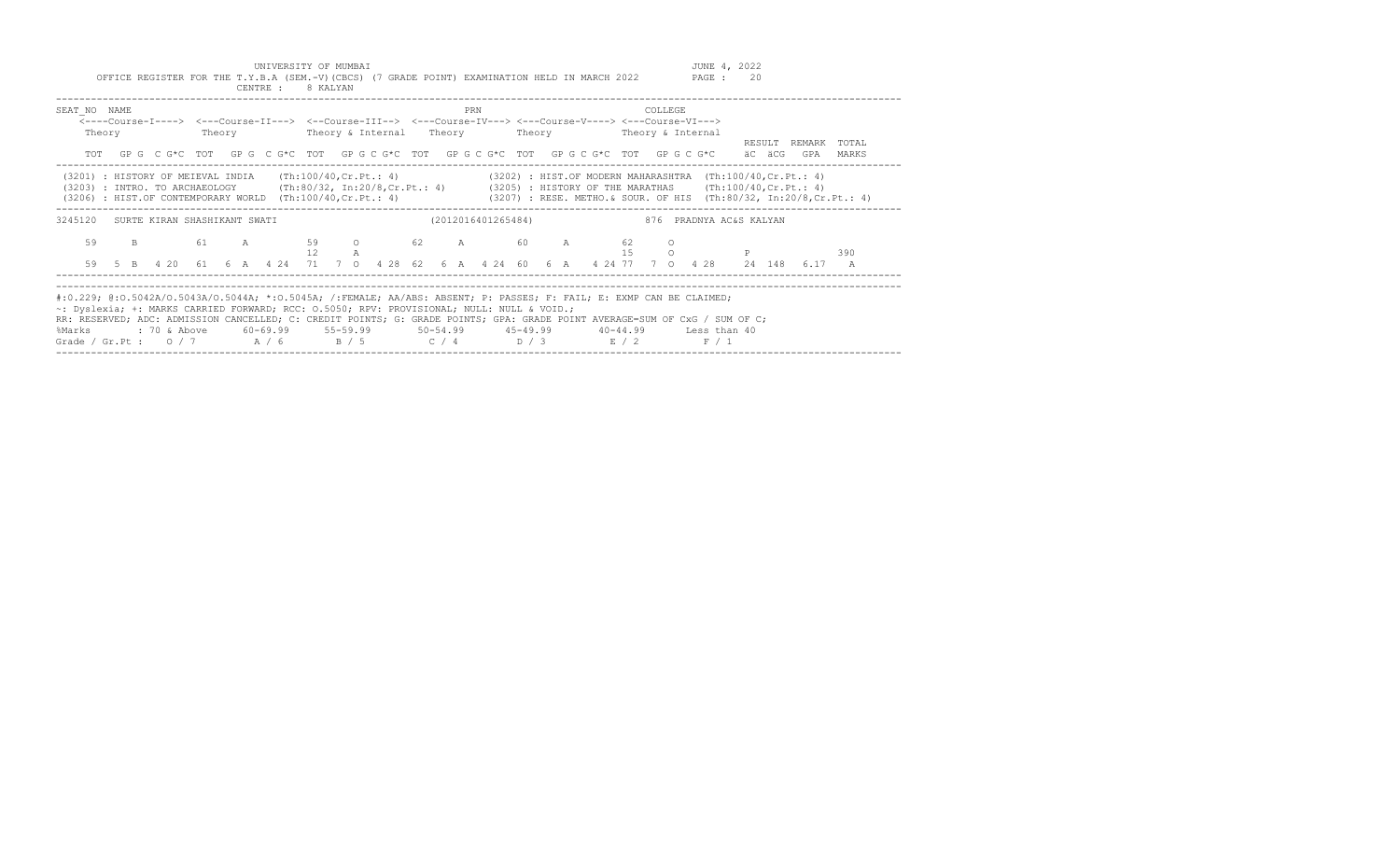UNIVERSITY OF MUMBAI JUNE 4, 2022 OFFICE REGISTER FOR THE T.Y.B.A (SEM.-V)(CBCS) (7 GRADE POINT) EXAMINATION HELD IN MARCH 2022 PAGE : 21 CENTRE : 64 GOVELI

| SEAT NO NAME                                                                                                                                                                                                                                                                                                                                                                                                                                                                                              |  | Theory Theory Theory a Internal Theory Theory Theory Theory Fheory Theory Theory Theory Theory Theory Theory Theory Theory Theory Theory Theory Theory Theory Theory Theory Theory Theory Theory Theory Theory Theory Theory |  |  |  |  |  | PRN |  |                                                |  | COLLEGE |  |  |                                                                                                                                                                                    | RESULT REMARK TOTAL                                                                                                                                                                                                           |
|-----------------------------------------------------------------------------------------------------------------------------------------------------------------------------------------------------------------------------------------------------------------------------------------------------------------------------------------------------------------------------------------------------------------------------------------------------------------------------------------------------------|--|------------------------------------------------------------------------------------------------------------------------------------------------------------------------------------------------------------------------------|--|--|--|--|--|-----|--|------------------------------------------------|--|---------|--|--|------------------------------------------------------------------------------------------------------------------------------------------------------------------------------------|-------------------------------------------------------------------------------------------------------------------------------------------------------------------------------------------------------------------------------|
|                                                                                                                                                                                                                                                                                                                                                                                                                                                                                                           |  |                                                                                                                                                                                                                              |  |  |  |  |  |     |  |                                                |  |         |  |  |                                                                                                                                                                                    | TOT GP G C G*C TOT GP G C G*C TOT GP G C G*C TOT GP G C G*C TOT GP G C G*C TOT GP G C G *C aC aCG GPA MARKS                                                                                                                   |
| (3201) : HISTORY OF MEIEVAL INDIA (Th:100/40, Cr.Pt.: 4) (3202) : HIST. OF MODERN MAHARASHTRA (Th:100/40, Cr.Pt.: 4)<br>(3203) : INTRO. TO ARCHAEOLOGY (Th:80/32, In:20/8, Cr.Pt.: 4) (3205) : HISTORY OF THE MARATHAS (Th:100/40, Cr.Pt.: 4)                                                                                                                                                                                                                                                             |  |                                                                                                                                                                                                                              |  |  |  |  |  |     |  |                                                |  |         |  |  |                                                                                                                                                                                    | $(3206)$ : HIST.OF CONTEMPORARY WORLD (Th:100/40,Cr.Pt.: 4) (3207): RESE. METHO.& SOUR. OF HIS (Th:80/32, In:20/8,Cr.Pt.: 4)                                                                                                  |
| 3245144 VISHE RUPESH TUKARAM JIJABAI                                                                                                                                                                                                                                                                                                                                                                                                                                                                      |  |                                                                                                                                                                                                                              |  |  |  |  |  |     |  | (2013016401394594) 605 JEEVANDIP GOVELI KALYAN |  |         |  |  |                                                                                                                                                                                    |                                                                                                                                                                                                                               |
|                                                                                                                                                                                                                                                                                                                                                                                                                                                                                                           |  |                                                                                                                                                                                                                              |  |  |  |  |  |     |  |                                                |  |         |  |  | 62 A 52 C 48 A 63 A 60 A 49 A<br>15+ 0 \$ 14 + 0 \$ 14 A<br>62  6  A  4  24  52  4  C  4  16  63  6  A  4  24  63  6  A  4  24  60  6  A  4  24  63  6  A  4  24  24  136  5.67  B |                                                                                                                                                                                                                               |
| (1201) : HIST.-MEDIEVAL MARATHI LIT (Th:100/40, Cr. Pt.: 4) (1202) : IND. & WESTERN THEO OF LIT (Th:100/40, Cr. Pt.: 4)<br>(1203) : LITERATURE AND SOCIETY (Th:80/32, In:20/8, Cr.Pt.: 4) (1204) : LINGUISTIC & MARATHI GRMMR (Th:100/40, Cr.Pt.: 4)                                                                                                                                                                                                                                                      |  |                                                                                                                                                                                                                              |  |  |  |  |  |     |  |                                                |  |         |  |  |                                                                                                                                                                                    | (1205) : MODERN MARATHI LITERATURE (Th:100/40,Cr.Pt.: 4) (1206) : OCCUPATIONAL MARATHI (Th:80/32, In:20/8,Cr.Pt.: 4) (2006) : (2006) : (2006) : (2006) : (2006) : (2006) : (2006) : (2006) : (2006) : (2006) : (2006) : (2006 |
| 3245146 NIL PRAVIN BHAGWAN SANDHYA                                                                                                                                                                                                                                                                                                                                                                                                                                                                        |  |                                                                                                                                                                                                                              |  |  |  |  |  |     |  |                                                |  |         |  |  |                                                                                                                                                                                    |                                                                                                                                                                                                                               |
|                                                                                                                                                                                                                                                                                                                                                                                                                                                                                                           |  |                                                                                                                                                                                                                              |  |  |  |  |  |     |  |                                                |  |         |  |  |                                                                                                                                                                                    |                                                                                                                                                                                                                               |
| (3701) : GEOGRAPHY OF SETTLEMENTS (Th:100/40, Cr. Pt.: 4) (3702) : GEOGRAPHY OF MAHARASHTRA (Th:100/40, Cr. Pt.: 4)<br>(3704) : TOOLS &TECH. IN GEOG. SP.A (Th:100/40, Cr.Pt.: 4) (3705) : REGIONAL PLANNING & DEVET. (Th:100/40, Cr.Pt.: 4)<br>(3708) : GEOG. OF DISASTER MITI&MGT (Th:100/40, Cr.Pt.: 4) (3709) : GEOSPATIAL TECHNOLOGY (Th:100/40, Cr.Pt.: 4)                                                                                                                                          |  |                                                                                                                                                                                                                              |  |  |  |  |  |     |  |                                                |  |         |  |  |                                                                                                                                                                                    |                                                                                                                                                                                                                               |
| 3245156 GODE MINAKSHI VISHNU SHOBHA                                                                                                                                                                                                                                                                                                                                                                                                                                                                       |  |                                                                                                                                                                                                                              |  |  |  |  |  |     |  | (2015016401378922) 605 JEEVANDIP GOVELI KALYAN |  |         |  |  |                                                                                                                                                                                    |                                                                                                                                                                                                                               |
| 63                                                                                                                                                                                                                                                                                                                                                                                                                                                                                                        |  | A 62 A 65 A 64 A 62 A 65 A                                                                                                                                                                                                   |  |  |  |  |  |     |  |                                                |  |         |  |  | $\mathbf P$ and $\mathbf P$                                                                                                                                                        | 381                                                                                                                                                                                                                           |
| #:0.229; @:0.5042A/O.5043A/O.5044A; *:0.5045A; /:FEMALE; AA/ABS: ABSENT; P: PASSES; F: FAIL; E: EXMP CAN BE CLAIMED;<br>~: Dyslexia; +: MARKS CARRIED FORWARD; RCC: 0.5050; RPV: PROVISIONAL; NULL: NULL & VOID.;<br>RR: RESERVED; ADC: ADMISSION CANCELLED; C: CREDIT POINTS; G: GRADE POINTS; GPA: GRADE POINT AVERAGE=SUM OF CxG / SUM OF C;<br>%Marks : 70 & Above 60-69.99 55-59.99 50-54.99 45-49.99 40-44.99 Less than 40<br>Grade / Gr.Pt : 0 / 7 $A$ / 6 $B$ / 5 $C$ / 4 $D$ / 3 $E$ / 2 $F$ / 1 |  |                                                                                                                                                                                                                              |  |  |  |  |  |     |  |                                                |  |         |  |  |                                                                                                                                                                                    |                                                                                                                                                                                                                               |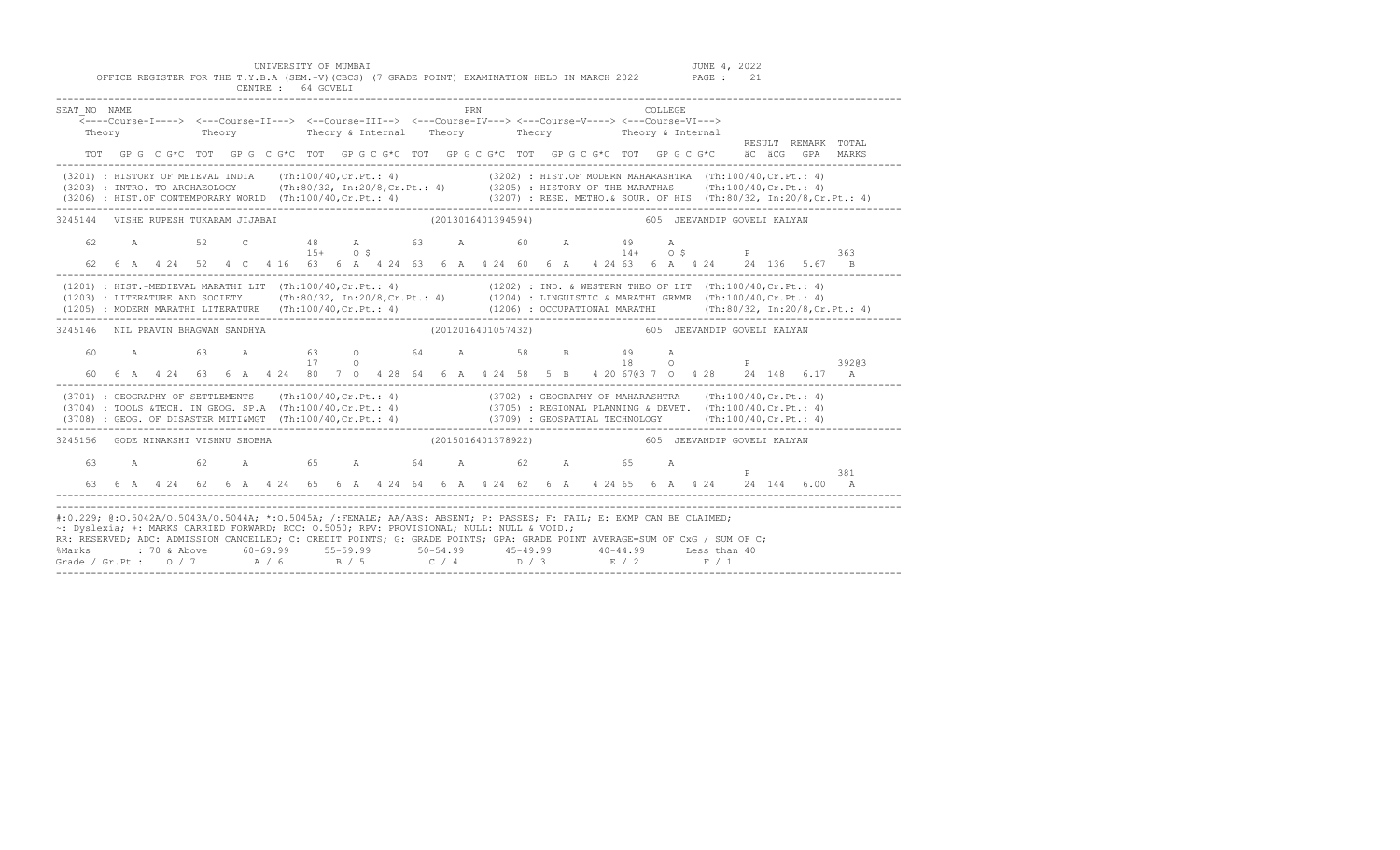UNIVERSITY OF MUMBAI UNIGRATION HELD IN MARCH 2022 JUNE 4, 2022<br>Y.B.A (SEM.-V)(CBCS) (7 GRADE POINT) EXAMINATION HELD IN MARCH 2022 PAGE : 22

|                                                                                                                                                                                                                                                                                                                                                                                                                        | OFFICE REGISTER FOR THE T.Y.B.A (SEM.-V)(CBCS) (7 GRADE POINT) EXAMINATION HELD IN MARCH 2022                                                 |  |  | CENTRE : 1 MUMBAI |  |                                                                         |                    |     |  |  |  |         |         |         |  | PAGE : | 22                       |  |                                                                                             |
|------------------------------------------------------------------------------------------------------------------------------------------------------------------------------------------------------------------------------------------------------------------------------------------------------------------------------------------------------------------------------------------------------------------------|-----------------------------------------------------------------------------------------------------------------------------------------------|--|--|-------------------|--|-------------------------------------------------------------------------|--------------------|-----|--|--|--|---------|---------|---------|--|--------|--------------------------|--|---------------------------------------------------------------------------------------------|
| SEAT NO NAME<br><----Course-I----> <---Course-II---> <--Course-III--> <---Course-IV---> <---Course-V----> <---Course-VI--->                                                                                                                                                                                                                                                                                            | Theory Theory Theory & Internal Theory Theory Theory Theory & Internal                                                                        |  |  |                   |  |                                                                         |                    | PRN |  |  |  |         |         | COLLEGE |  |        |                          |  | RESULT REMARK TOTAL                                                                         |
|                                                                                                                                                                                                                                                                                                                                                                                                                        |                                                                                                                                               |  |  |                   |  |                                                                         |                    |     |  |  |  |         |         |         |  |        |                          |  | TOT GPG CG*C TOT GPG CG*C TOT GPG CG*C TOT GPG CG*C TOT GPG CG*C TOT GPG CG*C äCGGGPA MARKS |
| (3201) : HISTORY OF MEIEVAL INDIA (Th:100/40,Cr.Pt.: 4) (3202) : HIST.OF MODERN MAHARASHTRA (Th:100/40,Cr.Pt.: 4)<br>(3204) : INFORMATION & COMMN. (Th:80/32, In:20/8, Cr. Pt.: 4) (3205) : HISTORY OF THE MARATHAS (Th:100/40, Cr. Pt.: 4)<br>(3206) : HIST.OF CONTEMPORARY WORLD (Th:100/40, Cr. Pt.: 4) (3208) : INTRO. TO HERITAGE TOURISM (Th:80/32, In:20/8, Cr. Pt.: 4)                                         |                                                                                                                                               |  |  |                   |  |                                                                         |                    |     |  |  |  |         |         |         |  |        |                          |  |                                                                                             |
| 3245162 SAWANT GAUTAM DEVABA LAXMI                                                                                                                                                                                                                                                                                                                                                                                     |                                                                                                                                               |  |  |                   |  |                                                                         | (2009016401186204) |     |  |  |  |         |         |         |  |        | 209 SIDDHARTH ASC-MUMBAI |  |                                                                                             |
| 62E                                                                                                                                                                                                                                                                                                                                                                                                                    | A 80E O 60E O 70E O A -- 64E<br>62  6  A  4  24  80  7  0  4  28  74  7  0  4  28  70  7  0  4  28  --  --  -----  77  7  0  4  28  20  0  -- |  |  | 14E               |  | $\overline{O}$ and $\overline{O}$ and $\overline{O}$ and $\overline{O}$ |                    |     |  |  |  | $13E$ A | $\circ$ |         |  |        | $F$ and $F$              |  | 363                                                                                         |
| #:0.229; @:0.5042A/O.5043A/O.5044A; *:0.5045A; /:FEMALE; AA/ABS: ABSENT; P: PASSES; F: FAIL; E: EXMP CAN BE CLAIMED;<br>~: Dyslexia; +: MARKS CARRIED FORWARD; RCC: 0.5050; RPV: PROVISIONAL; NULL: NULL & VOID.;<br>RR: RESERVED; ADC: ADMISSION CANCELLED; C: CREDIT POINTS; G: GRADE POINTS; GPA: GRADE POINT AVERAGE=SUM OF CxG / SUM OF C;<br>%Marks<br>Grade / Gr.Pt : $0/7$ $A/6$ $B/5$ $C/4$ $D/3$ $E/2$ $F/1$ |                                                                                                                                               |  |  |                   |  |                                                                         |                    |     |  |  |  |         |         |         |  |        |                          |  |                                                                                             |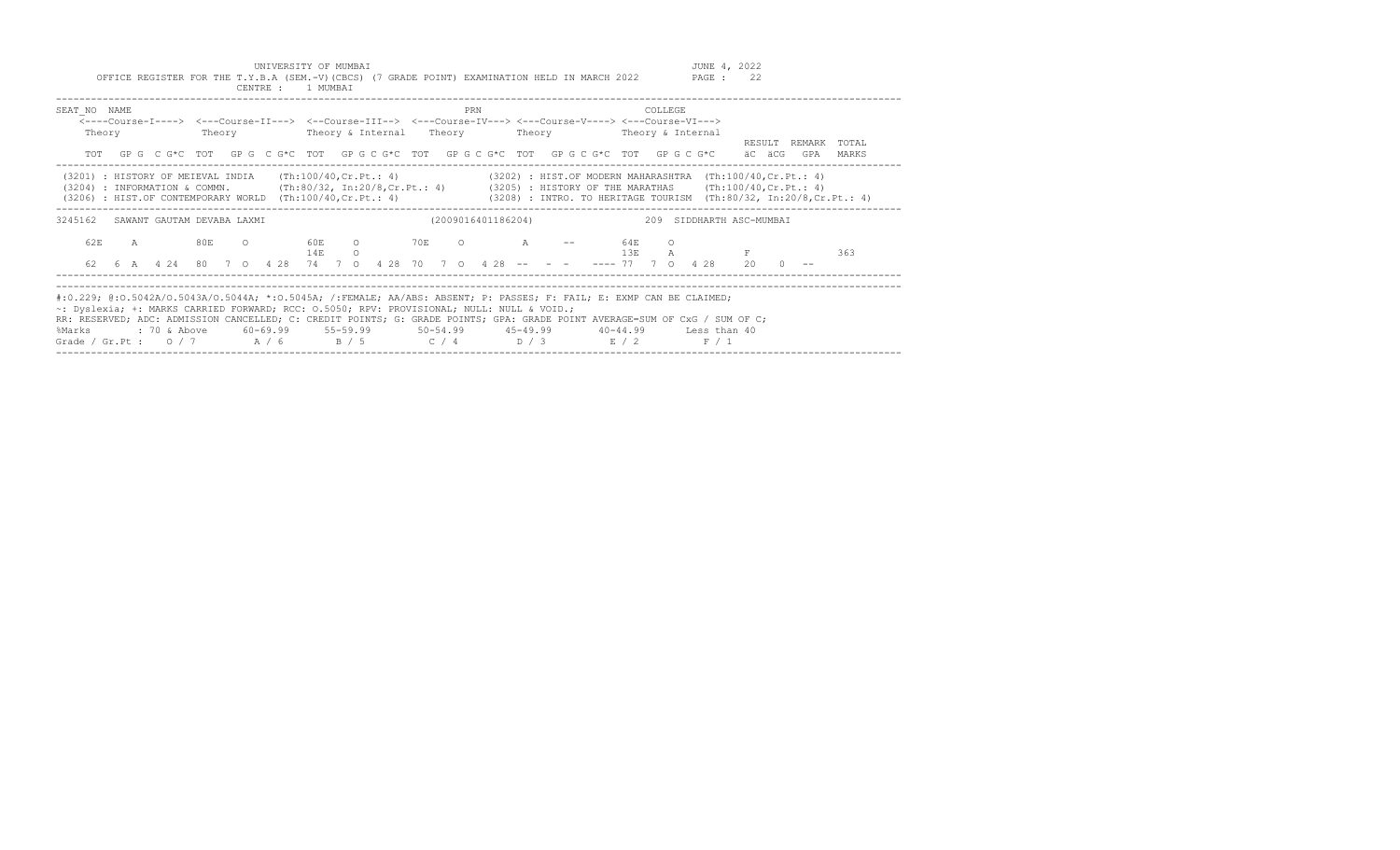UNIVERSITY OF MUMBAI UNIGRATION HELD IN MARCH 2022 JUNE 4, 2022<br>2.B.A (SEM.-V)(CBCS) (7 GRADE POINT) EXAMINATION HELD IN MARCH 2022 PAGE : 23 OFFICE REGISTER FOR THE T.Y.B.A (SEM.-V)(CBCS) (7 GRADE POINT) EXAMINATION HELD IN MARCH 2022 CENTRE : 115 RAJNOLI (BHIWANDI)

| SEAT NO NAME<br>Theory                                                                                                                                                                                                                                                                                                                                                                                                                                                                        |  |  |  |  |           |  | <----Course-I----> <---Course-II---> <--Course-III--> <---Course-IV---> <---Course-V----> <---Course-VI---> |  | PRN |  |  |  | COLLEGE |              |  |                                          |  | RESULT REMARK TOTAL                                                                                  |  |
|-----------------------------------------------------------------------------------------------------------------------------------------------------------------------------------------------------------------------------------------------------------------------------------------------------------------------------------------------------------------------------------------------------------------------------------------------------------------------------------------------|--|--|--|--|-----------|--|-------------------------------------------------------------------------------------------------------------|--|-----|--|--|--|---------|--------------|--|------------------------------------------|--|------------------------------------------------------------------------------------------------------|--|
|                                                                                                                                                                                                                                                                                                                                                                                                                                                                                               |  |  |  |  |           |  |                                                                                                             |  |     |  |  |  |         |              |  |                                          |  | TOT GPG C G*C TOT GPG C G*C TOT GPG C G*C TOT GPG C G*C TOT GPG C G*C TOT GPG C G*C äC äCG GPA MARKS |  |
| (3401) : WORLD POLITICS (Th:100/40, Cr. Pt.: 4) (3402) : WESTERN POLITICAL THOUGHT (Th:100/40, Cr. Pt.: 4)<br>(3403) : POLI.PROC. IN MODERN MAHA. (Th:80/32, In:20/8, Cr.Pt.: 4) (3701) : GEOGRAPHY OF SETTLEMENTS (Th:100/40, Cr.Pt.: 4)<br>(3702) : GEOGRAPHY OF MAHARASHTRA (Th:100/40, Cr. Pt.: 4) (3704) : TOOLS &TECH. IN GEOG. SP.A (Th:100/40, Cr. Pt.: 4)                                                                                                                            |  |  |  |  |           |  |                                                                                                             |  |     |  |  |  |         |              |  |                                          |  |                                                                                                      |  |
| 3245188 PATIL HITESH DINKAR BEBY                                                                                                                                                                                                                                                                                                                                                                                                                                                              |  |  |  |  |           |  |                                                                                                             |  |     |  |  |  |         |              |  | (2015016402372175) 567 RANJNOLI-BHIWANDI |  |                                                                                                      |  |
| 82                                                                                                                                                                                                                                                                                                                                                                                                                                                                                            |  |  |  |  | $14+$ 0 S |  | 0 66 A 66 O 58 B 76 O 50                                                                                    |  |     |  |  |  |         | $\mathbb{C}$ |  |                                          |  | 412<br>82 7 0 4 28 66 6 A 4 24 80 7 0 4 28 58 5 B 4 20 76 7 0 4 28 50 4 C 4 16 24 144 6 00 A         |  |
| (3401) : WORLD POLITICS (Th:100/40,Cr.Pt.: 4) (3402) : WESTERN POLITICAL THOUGHT (Th:100/40,Cr.Pt.: 4)<br>(3403) : POLI.PROC. IN MODERN MAHA. (Th:80/32, In:20/8, Cr.Pt.: 4) (4801) : AGRI. SIGNIFICANCE IN R.D. (Th:100/40, Cr.Pt.: 4)<br>(4802) : RURAL MKTG. AND FINANCE (Th:100/40, Cr.Pt.: 4) (4803) : APPLIED AGRICULTURE (Th:100/40, Cr.Pt.: 4)                                                                                                                                        |  |  |  |  |           |  |                                                                                                             |  |     |  |  |  |         |              |  |                                          |  |                                                                                                      |  |
| 3245189 PATIL KUNAL JAGANNATH JAYA                                                                                                                                                                                                                                                                                                                                                                                                                                                            |  |  |  |  |           |  |                                                                                                             |  |     |  |  |  |         |              |  |                                          |  |                                                                                                      |  |
| 86                                                                                                                                                                                                                                                                                                                                                                                                                                                                                            |  |  |  |  | $16+$ 0 S |  | 0 66 A 64 O 68 A 74 O 52+ C \$                                                                              |  |     |  |  |  |         |              |  |                                          |  | 426                                                                                                  |  |
| 86                                                                                                                                                                                                                                                                                                                                                                                                                                                                                            |  |  |  |  |           |  |                                                                                                             |  |     |  |  |  |         |              |  |                                          |  | 7 0 4 28 66 6 A 4 24 80 7 0 4 28 68 6 A 4 24 74 7 0 4 28 52 4 C \$ 4 16 24 148 6.17 A                |  |
| #:0.229; @:0.5042A/0.5043A/0.5044A; *:0.5045A; /:FEMALE; AA/ABS: ABSENT; P: PASSES; F: FAIL; E: EXMP CAN BE CLAIMED;<br>~: Dyslexia; +: MARKS CARRIED FORWARD; RCC: 0.5050; RPV: PROVISIONAL; NULL: NULL & VOID.;<br>RR: RESERVED; ADC: ADMISSION CANCELLED; C: CREDIT POINTS; G: GRADE POINTS; GPA: GRADE POINT AVERAGE=SUM OF CxG / SUM OF C;<br>%Marks : 70 & Above 60-69.99 55-59.99 50-54.99 45-49.99 40-44.99 Less than 40<br>Grade / Gr.Pt : $0/7$ $A/6$ $B/5$ $C/4$ $D/3$ $E/2$ $F/1$ |  |  |  |  |           |  |                                                                                                             |  |     |  |  |  |         |              |  |                                          |  |                                                                                                      |  |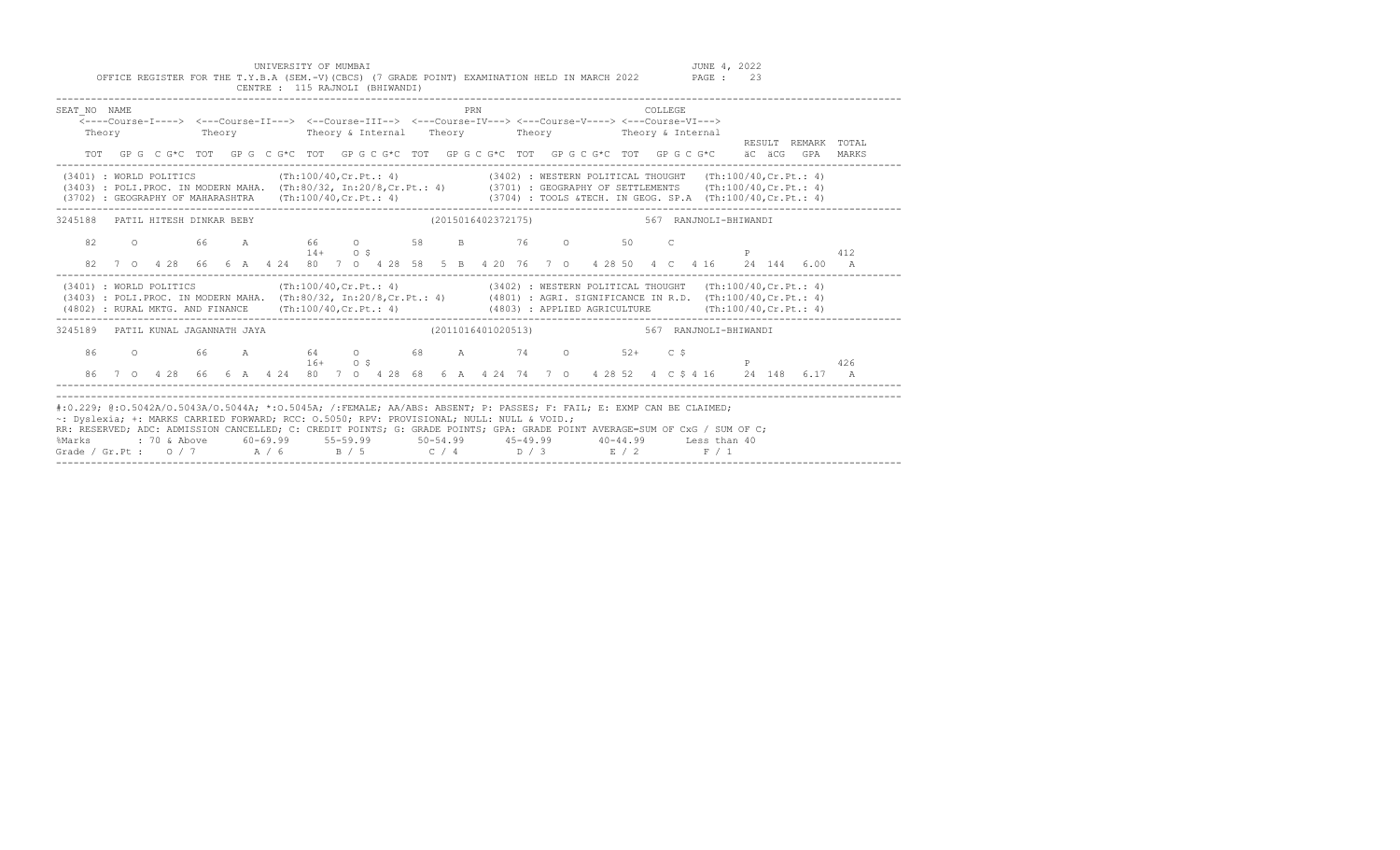UNIVERSITY OF MUMBAI<br>Y.B.A (SEM.-V)(CBCS) (7 GRADE POINT) EXAMINATION HELD IN MARCH 2022 PAGE : 24 OFFICE REGISTER FOR THE T.Y.B.A (SEM.-V)(CBCS) (7 GRADE POINT) EXAMINATION HELD IN MARCH 2022

|                                                                                                                                                                                                                                                                                                                                                                                                                                    |              |  |                                                                                                                       | CENTRE : |  | 6 ULHASNAGAR |          |                                                   |  |     |  |  |                    |          |         |                                                                                                                                                                                 |        |                            |                |
|------------------------------------------------------------------------------------------------------------------------------------------------------------------------------------------------------------------------------------------------------------------------------------------------------------------------------------------------------------------------------------------------------------------------------------|--------------|--|-----------------------------------------------------------------------------------------------------------------------|----------|--|--------------|----------|---------------------------------------------------|--|-----|--|--|--------------------|----------|---------|---------------------------------------------------------------------------------------------------------------------------------------------------------------------------------|--------|----------------------------|----------------|
| SEAT NO NAME<br>Theory                                                                                                                                                                                                                                                                                                                                                                                                             |              |  | <----Course-I----> <---Course-II---> <--Course-III--> <---Course-IV---> <---Course-V----> <---Course-VI---><br>Theory |          |  |              |          | Theory & Internal Theory Theory Theory & Internal |  | PRN |  |  |                    |          | COLLEGE |                                                                                                                                                                                 |        |                            |                |
| TOT                                                                                                                                                                                                                                                                                                                                                                                                                                |              |  | GPG CG*C TOT GPG CG*C TOT GPG CG*C TOT GPG CG*C TOT GPG CG*C TOT GPG CG*C                                             |          |  |              |          |                                                   |  |     |  |  |                    |          |         |                                                                                                                                                                                 | äC äCG | RESULT REMARK TOTAL<br>GPA | MARKS          |
| (3121) : ADVANCED MICROECONOMICS-3<br>(3125) : INDUSTRIAL & LABOUR ECO-I<br>(3129) : ENVIRONMENTAL ECONOMICS-I (Th:100/40, Cr. Pt.: 4) (3133) : HISTORY OF ECO. THOUGHTS-I (Th:80/32, In:20/8, Cr. Pt.: 4)                                                                                                                                                                                                                         |              |  |                                                                                                                       |          |  |              |          |                                                   |  |     |  |  |                    |          |         | (Th:100/40, Cr. Pt.: 4) (3122) : ECO. OF GROWTH & DEVELOPMT. (Th:100/40, Cr. Pt.: 4)<br>(Th:80/32, In:20/8, Cr. Pt.: 4) (3126) : RESEARCH METHODOLOGY-I (Th:100/40, Cr. Pt.: 4) |        |                            |                |
| 3245194                                                                                                                                                                                                                                                                                                                                                                                                                            |              |  | GANGAWANE NILESH SHYAMRAO SUMAN                                                                                       |          |  |              |          |                                                   |  |     |  |  |                    |          |         | (2013016401775423) 621 S.S.T. ULHASNAGAR                                                                                                                                        |        |                            |                |
| 60                                                                                                                                                                                                                                                                                                                                                                                                                                 | $\mathbb{A}$ |  | 68 A                                                                                                                  |          |  | 19           | $\Omega$ | 56 0 78                                           |  |     |  |  | $\circ$ 70 $\circ$ | 65<br>18 |         |                                                                                                                                                                                 |        |                            | 43402          |
| 60                                                                                                                                                                                                                                                                                                                                                                                                                                 |              |  |                                                                                                                       |          |  |              |          |                                                   |  |     |  |  |                    |          |         | 6 A    4    4    4    6802    7    0    4    28    78    70    4    28    70    70    4    28    33    70    4    28    24    164    6.83                                       |        |                            | $\overline{A}$ |
| #:0.229; @:0.5042A/O.5043A/O.5044A; *:0.5045A; /:FEMALE; AA/ABS: ABSENT; P: PASSES; F: FAIL; E: EXMP CAN BE CLAIMED;<br>~: Dyslexia; +: MARKS CARRIED FORWARD; RCC: 0.5050; RPV: PROVISIONAL; NULL: NULL & VOID.;<br>RR: RESERVED; ADC: ADMISSION CANCELLED; C: CREDIT POINTS; G: GRADE POINTS; GPA: GRADE POINT AVERAGE=SUM OF CxG / SUM OF C;<br>%Marks<br>Grade / Gr.Pt : 0 / 7 $A$ / 6 $B$ / 5 $C$ / 4 $D$ / 3 $E$ / 2 $F$ / 1 |              |  |                                                                                                                       |          |  |              |          |                                                   |  |     |  |  |                    |          |         |                                                                                                                                                                                 |        |                            |                |